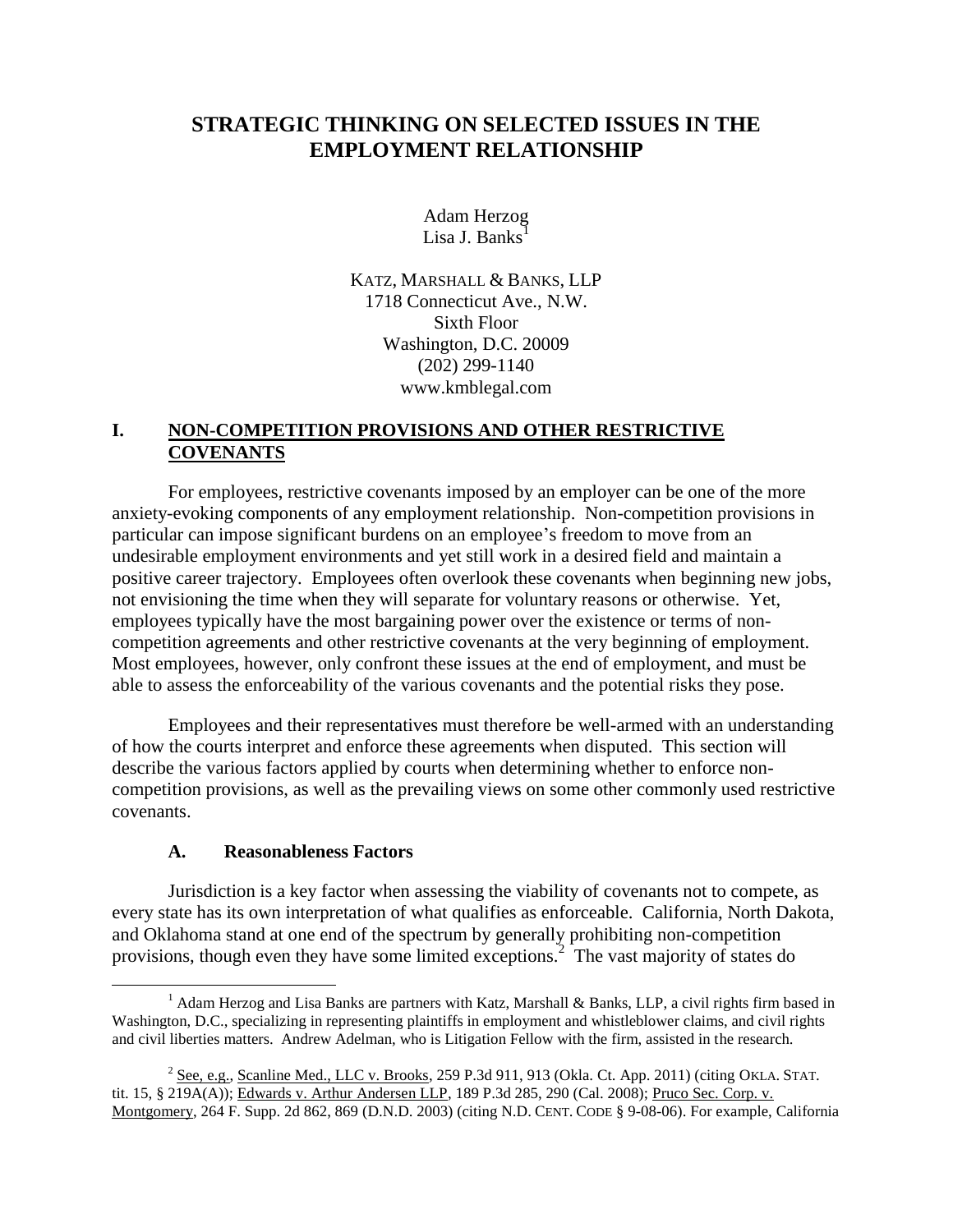enforce non-competition provisions so long as they are structured as reasonable restraints of trade.<sup>3</sup> Definitions of a reasonable restraint can differ from state to state, but here are some generally unifying factors used by the courts when determining whether to enforce such provisions:

### 1. Duration

Courts typically accept restraint periods of one year following the separation of employment, although periods of up to two years are commonly approved as well.<sup>4</sup> Courts are extremely hesitant, however, to enforce provisions extending beyond two years and will require employers to show compelling circumstances that justify an extended restriction.<sup>5</sup> The more reasonable the other terms of the non-competition provision restrictions, the more likely a court is to accept an extended time period. $6$ 

Aligning severance pay with the duration of the non-competition provision can also impact the perception of reasonableness. Tying an employee's severance pay to the duration of the covenant not to compete makes intuitive sense because, after all, the employee will be restricted in his/her ability to earn income for that length of time.<sup>7</sup> In practice, employees have difficulty achieving this sort of arrangement, especially if they wait until after separation to raise the issue. An employee's appeal to an employer's notion of fairness regarding aligning severance to the non-competition period is more likely to succeed if proposed while negotiating the initial employment agreement.

2. Geographic Scope

 $\overline{a}$ 

A court's assessment of a non-competition provision's geographic restriction is dependent on the nature of the employer's business activity. Where a reasonable connection

<sup>4</sup> Compare Brainware, Inc. v. Mahan, 808 F. Supp. 2d 820, 827 (E.D. Va. 2011) (holding a one-year duration for a non-compete provision to be reasonable), with The Cmty. Hosp. Grp., Inc. v. More, 869 A.2d 884 (N.J. 2005) (holding two years to be a reasonable period).

 $<sup>5</sup>$  See Roth v. Gamble-Skogmo, Inc., 532 F. Supp. 1029, 1031-32 (D. Minn. 1982) (enforcing five-</sup> year restrictive covenant because former CEO possessed extensive knowledge about the internal workings of the business).

 $6$  See, e.g., In re Spradlin, 284 B.R. 830, 836 (E.D. Mich. 2002) (enforcing a non-competition agreement of five years because it was limited in geographic scope, reasonable as to subject matter, and reasonable given the circumstances of the parties' relationship).

 $7 \text{ See }$  Roth, 532 F. Supp. at 1031 (noting that the non-compete provision did not have a durational limitation and tying the duration of the non-compete provision to the period during which the employee would receive deferred compensation payments).

will enforce agreements entered into as part of a sale of a business and prohibit the sellers from carrying on a similar business after the sale. See Edwards, 189 P.3d at 290-91 (citing CAL. LAB. CODE §§ 16601, 16602, & 16602.5).

 $3$  See, e.g., Reliable Fire Equip. Co. v. Arredondo, 965 N.E.2d 393, 397 (Ill. 2011); Mansell v. Toys R Us, Inc., 673 F. Supp. 2d 407, 416 (D. Md. 2009).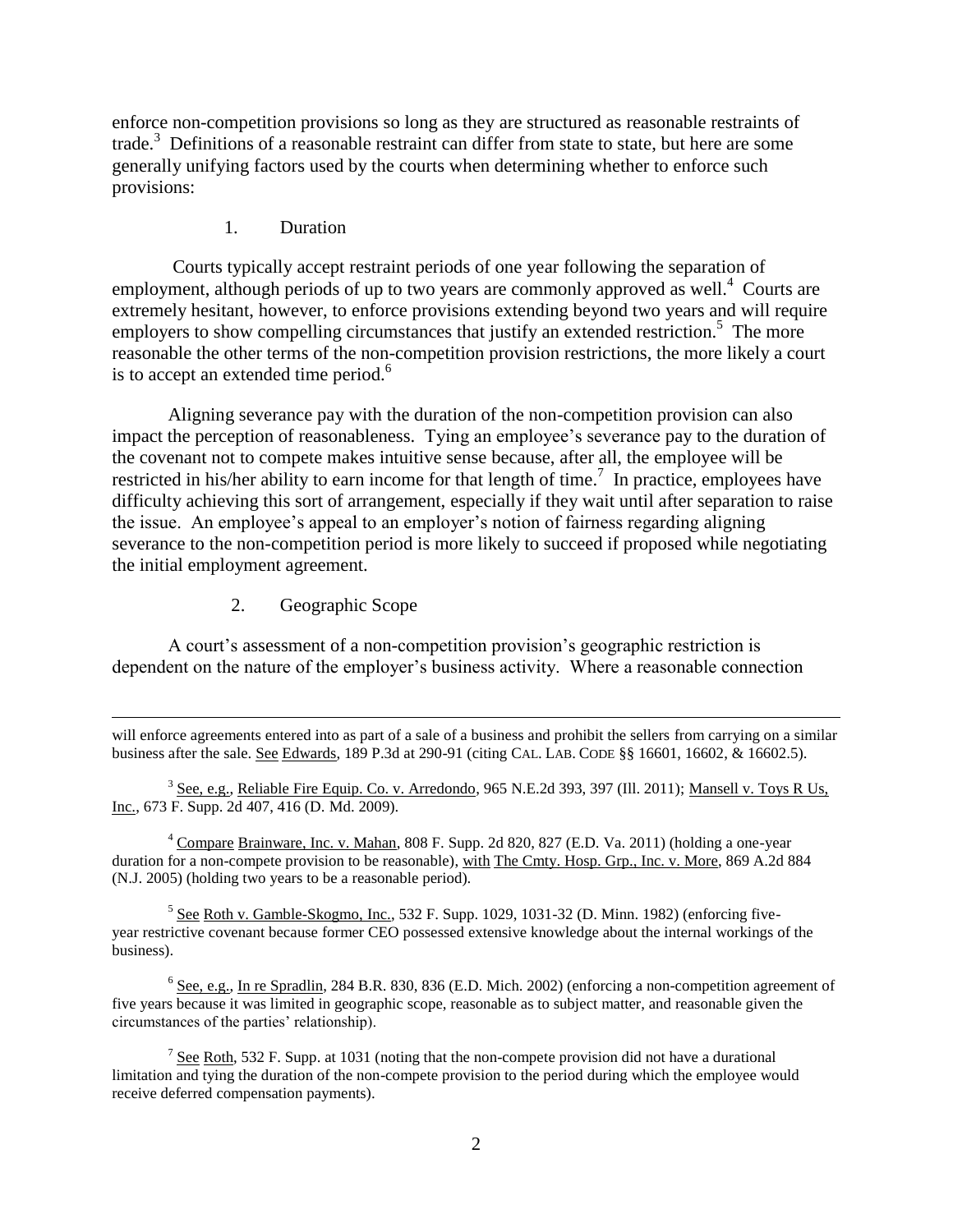exists between the location of the business activity and the proposed restricted geographic scope, a court is more likely to uphold a non-competition provision.<sup>8</sup>

On the one hand, more localized businesses such as dental practices, restaurants, etc., have little need to restrict their former employees beyond a few miles.<sup>9</sup> On the other hand, companies with operations across the country, such as internet-based sales companies, are more likely to persuade a court to enforce geographic restrictions extending nationwide or even through North America.<sup>10</sup>

As with the duration factor, the court's assessment as to the reasonableness of a geographic restriction is also influenced by the relative permissiveness of the other restrictions. Thus, a shorter time period may pave the way for a greater applicable geographic area, and viceversa.<sup>11</sup> Restrictions designated to a specific product line or set of customers will also make larger geographic limitations appear more reasonable.<sup>12</sup> The failure to define a geographic scope, or leaving one that is ambiguous or subject to change, militates against enforcement.<sup>13</sup>

### 3. Breadth of Activity Restricted

 $\overline{a}$ 

This factor is often articulated in different ways by different courts, but essentially amounts to a balancing test between (1) the employer's legitimate needs to protect its customers

 $9 \text{ See, e.g.,}$  Carvel Corp. v. Eisenberg, 692 F. Supp. 182, 186 (S.D.N.Y. 1988) (upholding a restrictive covenant that contained a two-mile geographic limitation as "reasonably related to Carvel's interest in protecting its know-how and to its ability to install another franchise in the same territory").

<sup>10</sup> See generally Lantech.com v. Yarbrough, 247 F. App'x 769 (6th Cir. 2007) (enforcing, under Kentucky law, a broad non-compete agreement in any area where the company did business, which was nationally and in some foreign countries).

<sup>&</sup>lt;sup>8</sup> See, e.g., N. Star Mgmt. of Am., LLC v. Sedlacek, 762 S.E.2d 357, 363 (N.C. Ct. App. 2014) (requiring the trial court to make findings regarding the reasonableness of the geographic scope of the non-compete covenant and to tailor the geographic scope to that area that is reasonable under the circumstances); Carrigan v. Arthur J. Gallagher Risk Mgmt. Servs., Inc., 870 F. Supp. 2d 542, 551 (M.D. Tenn. 2012) (noting a reasonable geographic scope is one that considers the nature of the business, the manner in which the business has been conducted, and its territorial extent).

 $11$  See Del. Elevator, Inc. v. Williams, No. CIV.A. 5596-VCL, 2011 WL 1005181, at  $*8$  (Del. Ch. Mar. 16, 2011) ("When evaluating the reasonableness of a restrictive covenant, a court must consider how the temporal and geographic restrictions operate together. . . . All else equal, a longer restrictive covenant will be more reasonable if geographically tempered, and a restrictive covenant covering a broader area will be more reasonable if temporally tailored.").

<sup>&</sup>lt;sup>12</sup> See Farr Assocs., Inc. v. <u>Baskin</u>, 530 S.E.2d 878, 882 (N.C. Ct. App. 2000) ("To prove that a geographic restriction in a non-compete provision is reasonable, an employer must first show where its customers are located and that the geographic scope of the covenant is necessary to maintain those customer relationships.").

<sup>&</sup>lt;sup>13</sup> See, e.g., NanoMech, Inc. v. Suresh, 777 F.3d 1020, 1024 (8th Cir. 2015) (holding that a non-compete was unenforceable, under Arkansas law, because it lacked a geographic restriction and failed to define what activities the former employee was prohibited from performing for NanoMech's competitors).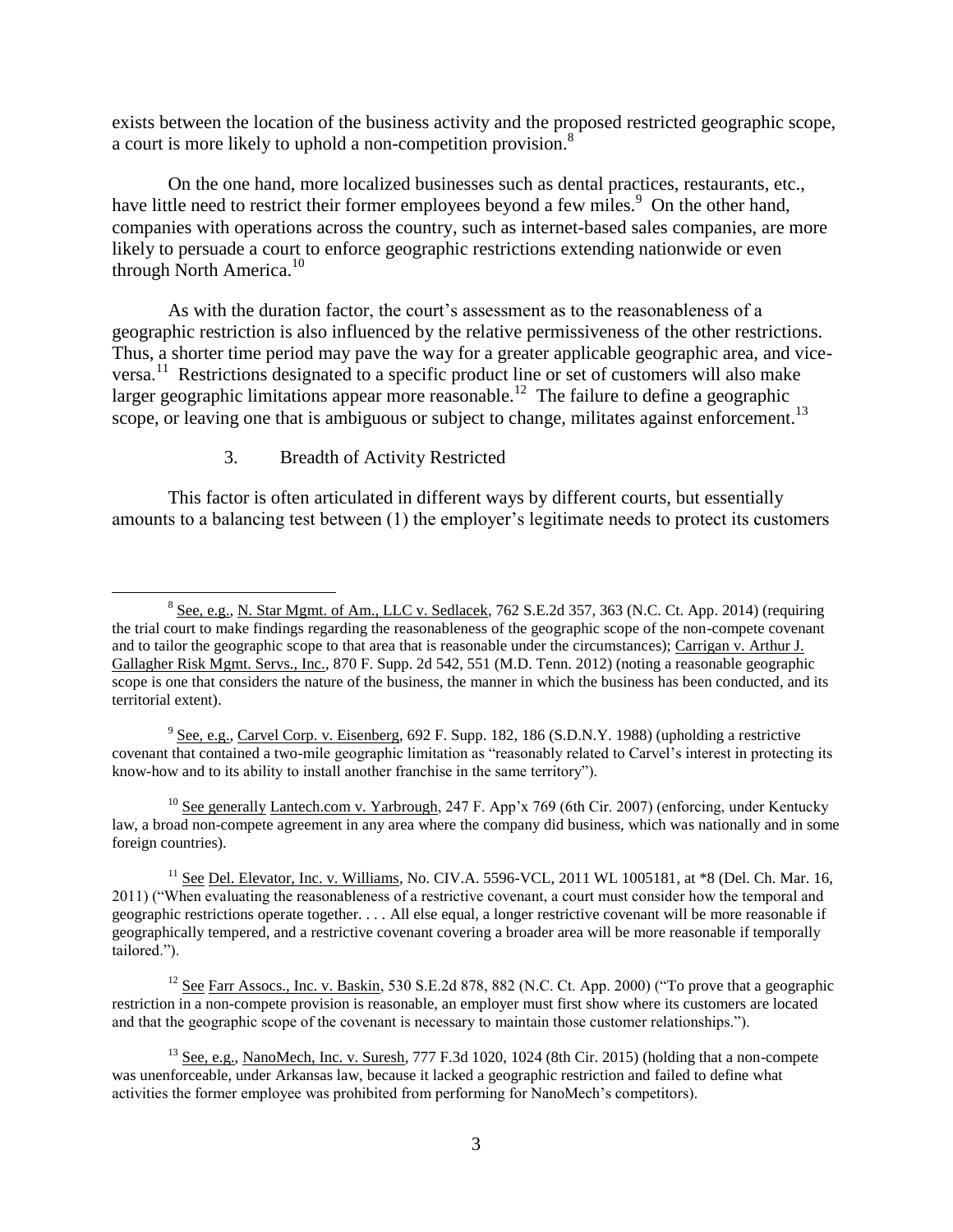and established business, and (2) the employee's ability to earn a living.<sup>14</sup> Courts will endeavor to keep restraints no greater than necessary to protect the employers' legitimate interests.

An employer's most protectable interests are its current customers and its confidential information / trade secrets. Courts are more likely to enforce restrictions directed towards a company's current set of customers – those with which the company has an ongoing relationship – than the public at large.<sup>15</sup> Similarly, former employees who had access to high-level and valuable confidential information or practices will have more difficulty moving directly to competitors that can utilize that knowledge to the former employer's detriment.<sup>16</sup> Courts are particularly wary of letting employees use confidential trade information to syphon off their former employer's customers.<sup>17</sup>

The courts are also mindful of employees' interests, specifically their ability to earn income in their chosen field of work. More narrowly tailored definitions of restricted activities are more likely to be enforceable than vague, boilerplate language that seeks to include, for example, "any business activity in which the Company is engaged."<sup>18</sup> Limiting the noncompetition provision to activities and work the employee actually performed for the employer will typically assuage a court's concern about hardships imposed on the employee.<sup>19</sup> Similarly, restrictions should be limited to those activities that the employer actually conducted and the market areas in which the employer actually engaged.

Whenever possible, employees should encourage employers to identify and list specific competitors and clients subject to the covenant not to compete, leaving the rest free from the provision's reach. This approach may satisfy both the employer's concern about protecting its business interests, and give the employee valuable certainty for his/her job search efforts.

4. Public Policy and Other Reasonableness Factors

 $\overline{a}$ 

Courts will occasionally cite to public policy as a separate reason not to enforce noncompetition provisions, though they use this factor less than the grounds of unreasonable

<sup>15</sup> See Century Bus. Servs., Inc. v. Urban, 900 N.E.2d 1048, 1058 (Ohio Ct. App. 2008).

 $16$  See, e.g., Avery Dennison Corp. v. Kitsonas, 118 F. Supp. 2d 848, 853 (S.D. Ohio 2000).

<sup>17</sup> See American Express Fin. Advisors, Inc. v. Scott, 955 F. Supp. 688, 693 (N.D. Tex. 1996) (granting employer's preliminary injunction to enforce a non-compete provision in order to prevent the former employee from soliciting the employer's clients for the former employee's own competing venture).

<sup>18</sup> See Keener v. Convergys Corp., 205 F. Supp. 2d 1374, 1380-82 (S.D. Ga. 2002), aff'd in relevant part, rev'd in part, 342 F.3d 1264 (11th Cir. 2003) (finding similar language to be "overbroad").

<sup>19</sup> Bybee v. Isaac, 178 P.3d 616, 622 (Idaho 2008) ("It is true that in the employment context, non-compete covenants should expressly limit the scope of activities the employee is prohibited from performing."); Dearborn v. Everett J. Prescott, Inc., 486 F. Supp. 2d 802, 808 (S.D. Ind. 2007) (noting the general requirement for geographic or customer limits tied to the former employee's own activities in a non-compete agreement).

<sup>&</sup>lt;sup>14</sup> See generally Procter & Gamble Co. v. Stoneham, 747 N.E.2d 268 (Ohio Ct. App. 2000).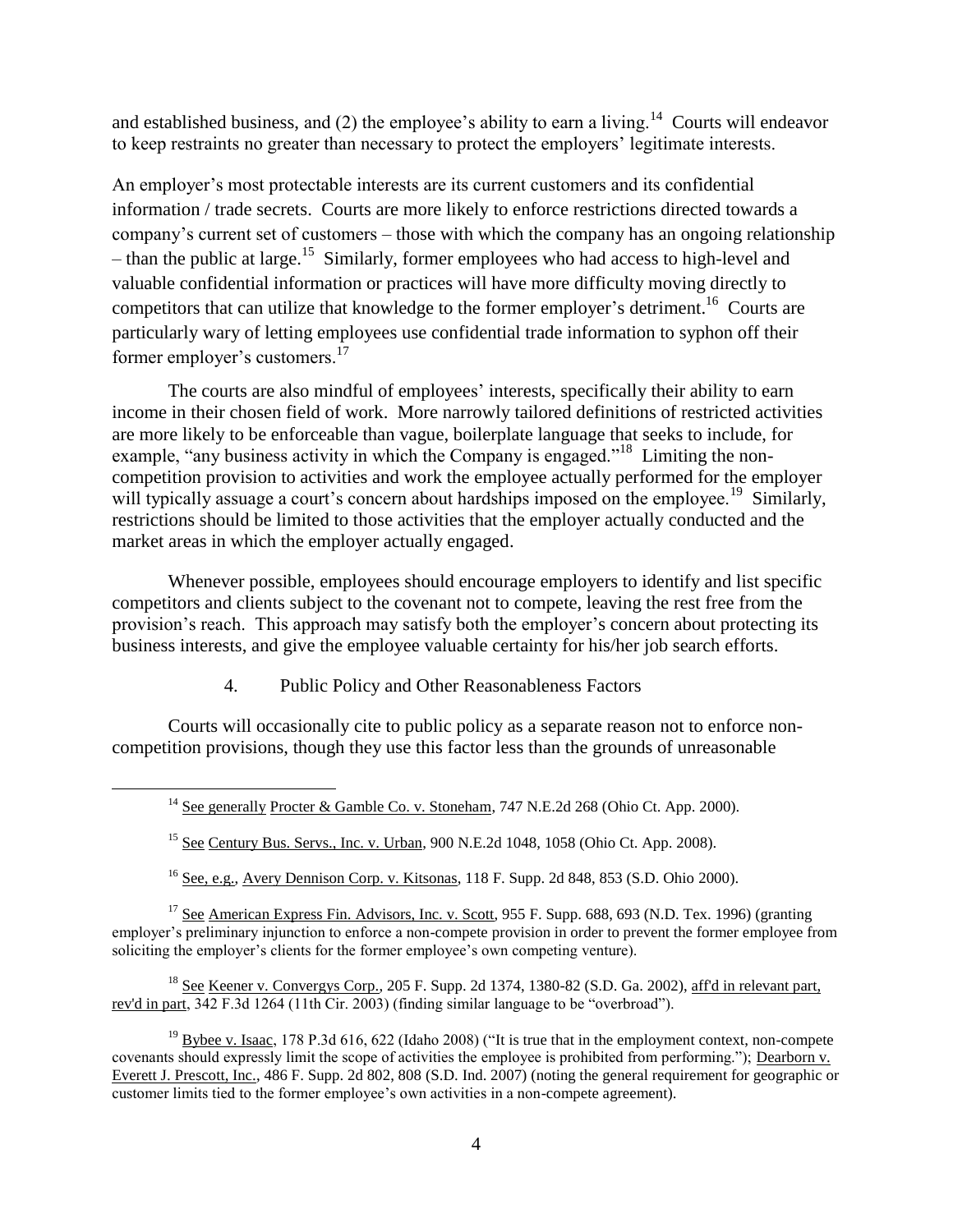duration, geographic scope, or breadth of restricted activities.<sup>20</sup> Such concerns most often come into play when enforcement of a provision would result in the withholding of important services to the public. For example, a court would be reluctant to enforce an agreement prohibiting a medical specialist from practicing in a particular region where there are too few practitioners serving that region already and the residents' medical needs will not be met. $21$ 

Whether the employee resigned his employment or was terminated can also factor into the courts' enforcement decisions. Although in most jurisdictions an employer's termination of the employee will not void a non-competition provision *per se*, the courts tend to be more sympathetic to employees facing such restrictions through no fault of their own.<sup>22</sup> A few limited states, including New York, hold that the non-competition agreement is unenforceable as a matter of law when the employee is involuntary terminated.<sup>23</sup>

### **B. Consideration**

 $\overline{a}$ 

Jurisdictions differ on what constitutes sufficient consideration to support a noncompetition agreement. There is little dispute that an initial offer of employment can constitute sufficient consideration to bind an employee to a restrictive covenant if entered into at the beginning of the employment relationship.<sup>24</sup> More controversial are the provisions entered in the midst of employment, and the courts are split as to whether "continued" employment can constitute consideration. Courts in the majority of jurisdictions hold that continued employment is sufficient.<sup>25</sup> Exceptions include Minnesota, North Carolina, Pennsylvania, Texas, Washington, and West Virginia.<sup>26</sup> Illinois requires two years of employment after entering into the non-competition provision before the provision can be enforced.<sup>27</sup> Employers will often tie

<sup>22</sup> Murfreesboro Med. Clinic, P.A. v. Udom, 166 S.W.3d 674, 686 (Tenn. 2005) (acknowledging that the non-compete provision would inflict undue hardship on the former employee because, among other factors, the employer did not terminate the employee for cause).

<sup>23</sup> See Arakelian v. Omnicare, Inc., 735 F. Supp. 2d 22, 41 (S.D.N.Y. 2010).

<sup>24</sup> See, e.g., Conway v. C.R. Bard, Inc., --- F. Supp. 3d ---, 2015 WL 627928, at  $*3$  (D. Minn. Feb. 12, 2015).

 $25$  See Access Organics, Inc. v. Hernandez, 175 P.3d 899, 904 (Mont. 2008).

<sup>26</sup> See, e.g., Pulse Techs., Inc. v. Notaro, 67 A.3d 778, 782 (Pa. 2013); Alex Sheshunoff Mgmt. Servs., L.P. v. Johnson, 209 S.W.3d 644, 651 (Tex. 2006); Labriola v. Pollard Grp., Inc., 100 P.3d 791, 794 (Wash. 2004); Reynolds & Renolds Co. v. Tart, 955 F. Supp. 547, 553 (W.D.N.C. 1997); Nat'l Recruiters, Inc. v. Cashman, 323 N.W.2d 736, 740 (Minn. 1982); PEMCO Corp. v. Rose, 257 S.E.2d 885, 889 (W.Va. 1979).

<sup>27</sup> See Fifield v. Premier Dealer Servs., Inc., 993 N.E.2d 938, 943 (Ill. Ct. App. 2013).

<sup>&</sup>lt;sup>20</sup> See Olander v. Compass Bank, 363 F.3d 560 (5th Cir. 2004) (analyzing whether a non-compete provision was valid in light of the public policy requirements expressed by the Texas Supreme Court's interpretation of Texas law).

<sup>&</sup>lt;sup>21</sup> See, e.g., The Cmty. Hosp. Grp., Inc. v. More, 869 A.2d 884, 898-900 (N.J. 2005); Valley Med. Specialists v. Barver, 982 P.2d 1277, 1285 (Ariz. 1999).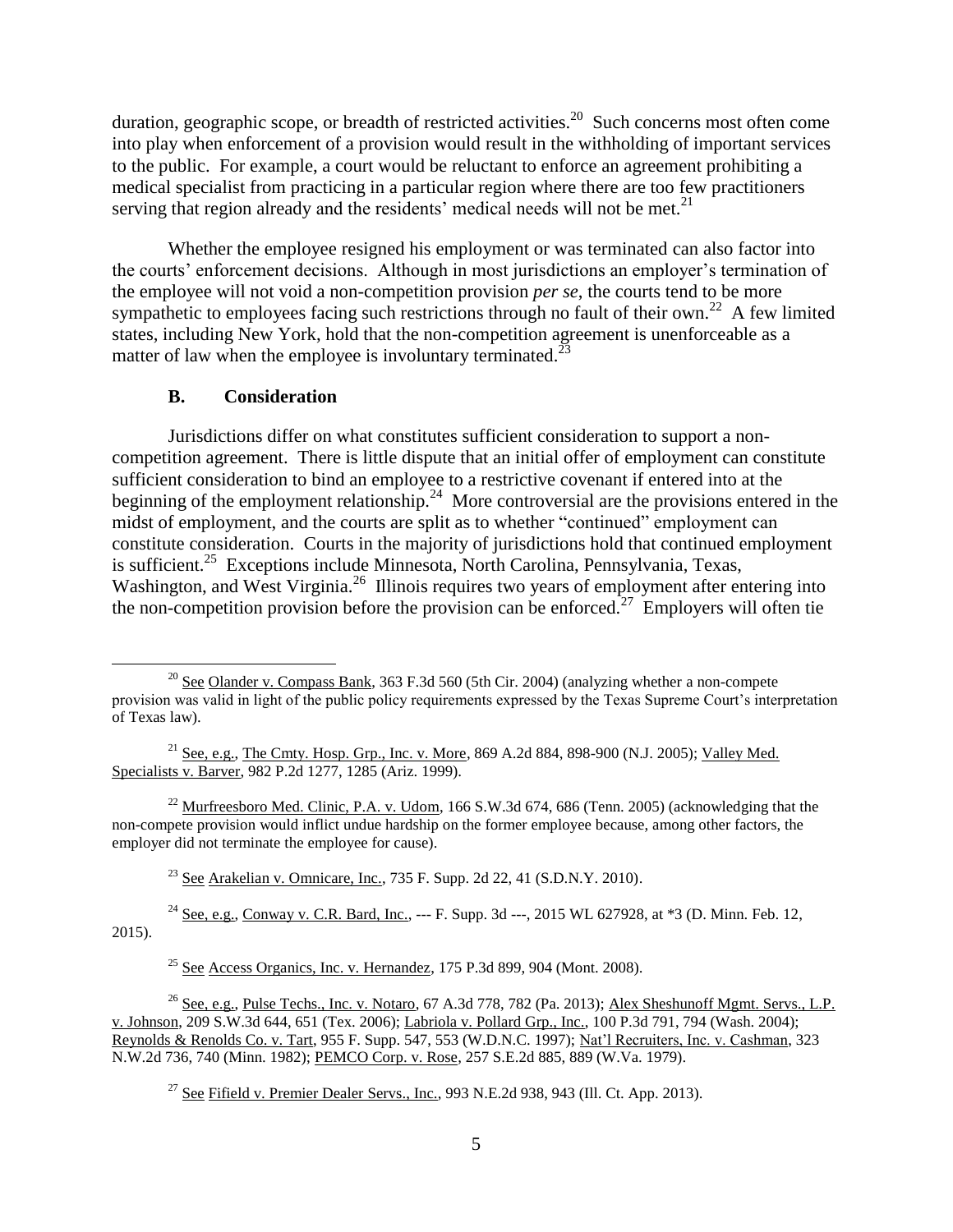additional compensation, such as stock options, to these mid-employment non-competition agreements to help ward off any consideration arguments down the road.

## **C. Judicial Modification**

When a court determines that a portion of the non-competition provision is unenforceable, it can take a few different approaches to address the issue. The first, followed by a majority of states, is "reasonable modification," in which the court revises the offending language of the provision, narrowing it so that it conforms to reasonableness standards.<sup>28</sup> A court may also refuse to perform such partial modifications and just throw out the entire covenant, if it determines that the employer was purposefully overreaching or did not in good faith negotiate the language to protect its legitimate business interests.<sup>29</sup> Thus, an employer risks losing any protections if it drafts an overly broad non-competition provision; it cannot simply shoot for the moon and expect the court to save it through reasonable modification.

Some states follow the "blue-pencil doctrine," which allows a court to strike offending language from overbroad provisions, but enforce the remaining language.<sup>30</sup> For example, a bluepencil court may strike one or two counties from a long list of regions included in an employee's non-competition provision. Courts following the blue pencil doctrine include Arizona, Indiana, Louisiana, Maryland, Montana, North Carolina, and Rhode Island.<sup>31</sup>

In the few "red-pencil states," courts will find an entire non-competition provision to be unenforceable if any portion of it is overbroad.<sup>32</sup> These states include Arkansas, Nebraska, South Carolina, and Virginia.<sup>33</sup>

# **D. Non-Solicitation Provisions**

 $\overline{a}$ 

Similar, though less litigated than non-competition provisions, non-solicitation clauses provide than an employee, after separation, will not solicit the employer's clients or customers.<sup>34</sup> The same principles discussed above for non-competition provisions generally apply to non-

 $30$  See Star Direct, Inc. v. Dal Pra, 767 N.W.2d 898, 915 (Wis. 2009).

<sup>31</sup> See, e.g., Beverage Sys. of the Carolinas, LLC v. Associated Beverage Repair, LLC, 762 S.E.2d. 316, 321 (N.C. Ct. App. 2014); Tradesman Int'l v. Black, 724 F.3d 1004, 1018 (7th Cir. 2013) (noting that Indiana enforces the "blue pencil doctrine"); Valley Med. Specialists v. Farber, 982 P.2d 1277, 1286 (Ariz. 1999).

 $32$  See, e.g., NanoMech, Inc. v. Suresh, 777 F.3d 1020, 1025 ( $8<sup>th</sup>$  Cir. 2015) (holding that, under Arkansas law, a court cannot narrow a noncompete agreement if it is overbroad).

<sup>33</sup> See Lanmark Tech., Inc. v. Canales, 454 F.Supp.2d 524 (E.D. Va. 2006); Vlasin v. Len Johnson & Co., 455 N.W.2d 772, 774 (Neb. 1990).

<sup>34</sup> See, e.g., Whelan Sec. Co. v. Kennebrew, 379 S.W.3d 835, 842 (Mo. 2012).

<sup>&</sup>lt;sup>28</sup> See, e.g., Basicomputer Corp. v. Scott, 791 F. Supp. 1280, 1289 n.3 (N.D. Ohio 1991).

<sup>&</sup>lt;sup>29</sup> See, e.g., Freiburger v. J-U-B Engs., Inc., 111 P.3d 1000, 107 (Idaho 2005).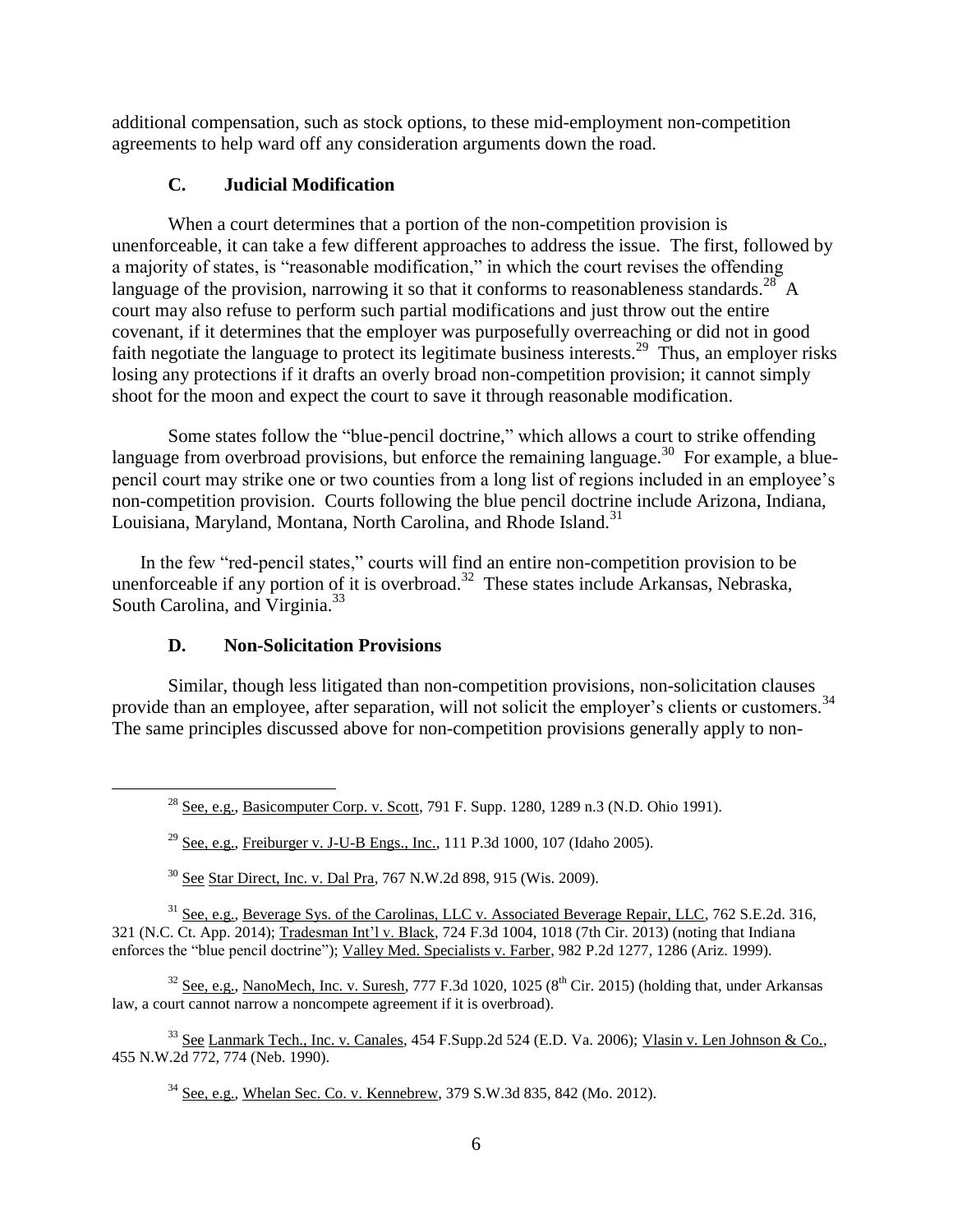solicitation provisions.<sup>35</sup> Courts typically view non-solicitation clauses more favorably, since they are usually specifically targeted towards existing customers or contracts and courts consider these to be fundamental business interests warranting protection. In addition, these provisions allow the former employee to work in his/her chosen profession and so present less of a restraint of trade.<sup>36</sup> Employers who seek broader non-solicitation clauses, such as those prohibiting contact with undefined "prospective" customers, are at greater risk of inviting court interference.<sup>37</sup> Notably, non-solicitation clauses do not place restrictions on the customers themselves. Customers are free to leave the employer, and can usually do business with the former employee so long as the employee did not actively solicit the contact.

Non-solicitation clauses also often apply to prohibit the solicitation of a company's employees. Employers may try to include language preventing departing employees from "encouraging" or "assisting" other company employees in separating from the company.<sup>38</sup> Employees subject to these provisions must take care not to run afoul of these restrictions, especially when fielding calls from former co-workers who want the employee's advice because they are also considering leaving the company. For sake of clarification, the parties can agree that the employee may respond to former co-worker requests for referrals and recommendations, so long as the employee does not initiate the contact with or request by the former co-worker.

### **E. Non-Disclosure Provisions**

 $\overline{a}$ 

Non-disclosure and confidentiality agreements seek to prevent a departing employee from sharing or using confidential information gained about the former employer during the course of the employment.<sup>39</sup> Such agreements are not necessarily limited to "trade secrets" which are often protected under state statute.<sup>40</sup>

Employers will often try to define confidential information as broadly as possible, and such language can lead to contentious disputes later on. Courts will look unfavorably upon

 $35$  Id. (discussing non-solicitation clauses in the context of their geographic scope, duration, and relationship to prospective customers).

<sup>36</sup> See Henderson v. U.S. Bank, N.A., 615 F. Supp. 2d 804, 812-13 (E.D. Wis. 2009) (noting that a nonsolicitation provision, which technically applied to the employer's affiliated companies, was "irrelevant" because the former employer is only prohibited from soliciting those customers for whom he directly performed services or with whom he had direct business contact).

 $37$  See Whelan, 379 S.W.3d at 842 (finding that the provisions of a non-solicitation clause that prevented a former employer from soliciting any prospective customer from the last 12 months, throughout the nation, to be unreasonably broad).

<sup>38</sup> See, e.g., Cirulis v. UNUM Corp., 321 F.3d 1010, 1012 n.1 (10th Cir. 2003).

 $39$  See Central Monitoring Serv., Inc. v. Zakinski, 553 N.W.2d 513, 516 n.7 (S.D. 1996).

 $40$  Approximately 47 states have adopted the Uniform Trade Secrets Act, which codifies and harmonizes standards and remedies regarding misappropriation of trade secrets. For example, see Indiana's version of the act at IND. CODE § 24-2-3-1 et seq.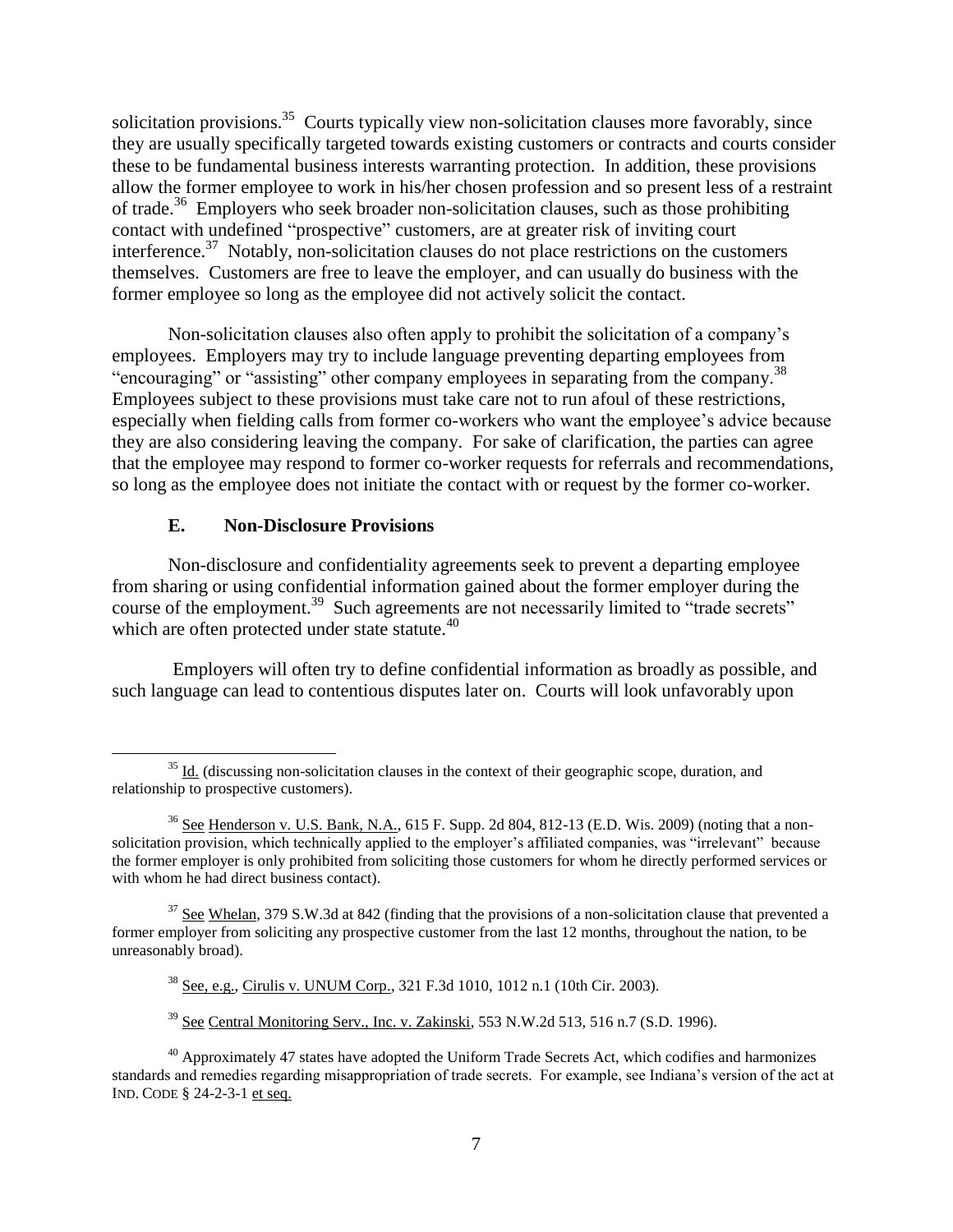overly broad and ambiguous clauses.<sup>41</sup> Employees should demand exceptions for information they had knowledge of prior to working for the employer or developed independently of their employment. This may be addressed by allowing the employee to add a list of such inventions, trade-secrets, etc., as an attachment to the non-disclosure agreement. Employees should also seek language excepting publicly available information from the definition of confidential information. 42

Employees may seek to reduce their potential liability from such agreements by negotiating language that limits their obligations to one of exercising reasonable care or other acceptable standards, as opposed to strict contractual liability for any inadvertent disclosure. Employees may also propose that the confidential information be limited to "marked" documents and records, placing the burden on the employer to clearly delineate any information it wants treated as confidential during the course of employment.

Time periods are often included in non-disclosure provisions, but courts impose less scrutiny on them than they do for non-competition provisions.<sup>43</sup> Five years is a commonly acceptable length.<sup>44</sup>

### **F. Temporary Restraining Orders and Preliminary Injunctions**

Temporary restraining order (TROs) and preliminary injunctions are the primary tools used by employers to enforce restrictive covenants. Many practitioners are familiar with the four elements used by courts when determining whether to grant a TRO or preliminary injunction: 1) the likelihood of irreparable harm with no adequate remedy at law; 2) the balance of harm favors the movant; 3) the likelihood of success on the merits of the case; and 4) whether the public interest favors the granting of the injunction. $45$ 

Employers draft restrictive covenants with these requirements in mind. Anticipating the above-mentioned elements, they will often try to slip language into the contracts stating that if the employee engages in prohibited conduct the employee acknowledges that the employer will suffer "irreparable harm." With or without such statements, courts will independently determine

 $\overline{a}$ 

<sup>44</sup> See Foster-Miller, Inc. v. Babcock & Wilcox Canada, 210 F.3d 1 (1st Cir. 2000) (finding a confidentiality agreement of five years to be enforceable); Imaginative Research Assocs., Inc. v. Ramirez, 718 F. Supp. 2d 236 (D. Conn. 2010) (same).

<sup>&</sup>lt;sup>41</sup> Gen. Assur. of Am., Inc. v. Overby-Seawell Co., 893 F. Supp. 2d 761, 773 (E.D. Va. 2012) (noting that, under Georgia law, a non-disclosure provision was unlimited in time and therefore was overbroad), aff'd, 533 F. App'x 200 (4th Cir. 2013).

 $^{42}$  Harvey Barnett, Inc. v. Shidler, 143 F. Supp. 2d 1247, 1254-55 (D. Colo. 2001) (finding that a nondisclosure and confidentiality agreement was not enforceable because it, in part, encompassed information that was available in the public domain).

<sup>&</sup>lt;sup>43</sup> Bodemer v. Swanel Beverage, Inc., 884 F. Supp. 2d 717, 736 (N.D. Ind. 2012) (noting that confidentiality agreements are analyzed under a more lenient standard than non-compete agreements).

<sup>45</sup> See, e.g., Johnson & Johnson Vision Care, Inc. v. 1–800 Contacts, Inc.*,* 299 F.3d 1242, 1246–47 (11th Cir. 2002).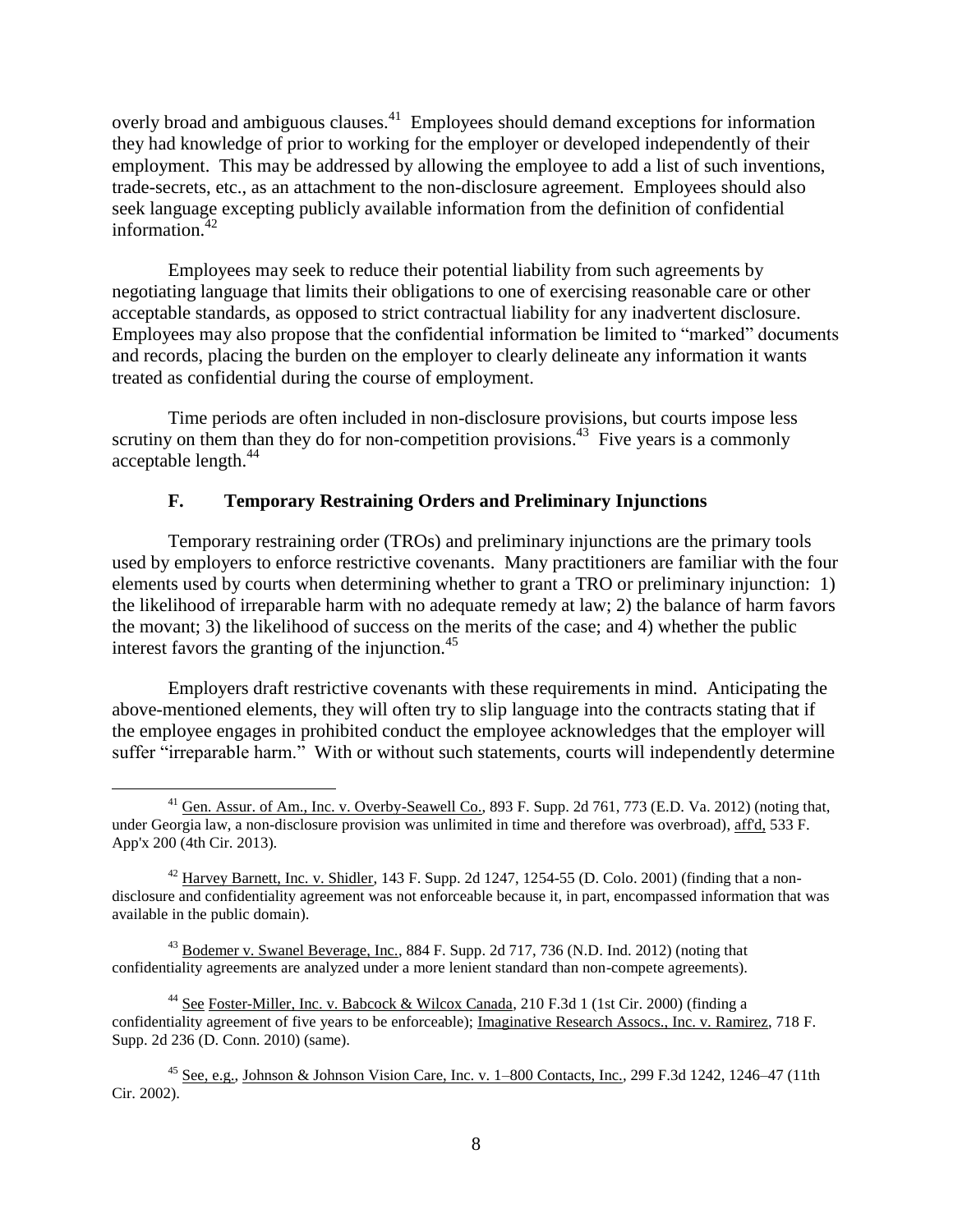irreparable harm by assessing whether the damages stemming from the employees' activities will be difficult calculate.<sup>46</sup> In the restrictive covenant context, employers argue in favor of TROs by emphasizing the permanent loss of goodwill and lost opportunities from stolen clients.<sup>47</sup> To counter this argument, employees should try to isolate for the court the specific customers and contracts that have transferred from the employer and calculate the dollar amount of those losses. The more effective the employee is able to break down the employer's damages, the less likely the court will find that the employer was immeasurably harmed.

Employees may also counter an employer's arguments by showing that the employee will suffer a greater hardship if the covenant is enforced, thereby addressing the second element of the TRO test. The balance of hardships is highly fact specific, but employees should focus on their loss of income and ability to support themselves and their families if they cannot continue to work in their chosen profession.<sup>48</sup> The presence of a looming TRO may easily cause potential employers to shy away from these employees as candidates or withdraw previously extended job offers. In addition, forcing employees to sit on the sidelines while litigation plays out will only cause their networks and job-market connections to grow stale and make their increasing period of unemployment look suspicious to employers.

The likelihood of success on the merits and public interest elements should be argued with a view towards the reasonableness principles discussed in the preceding section.<sup>49</sup> Employee representatives should evaluate employer threats of litigation over restrictive covenants with this analysis in mind. In deciding how seriously to take the employer's threats, the employee's counsel should question whether the employer is willing to risk the court issuing an unfavorable opinion about its covenant language. A negative finding in one individual's case could inure to the benefit of many other employees, to the employer's great detriment.

When facing a potential TRO, employees must determine whether they will be providing their own defense or if they will have outside support. If the employees have managed to obtain new employment, they should find out whether the new company will pay to defend against the TRO request, and if so, whose attorneys will be used. Of course, the best result is often a partynegotiated resolution prior to any motions being filed. There may be a simple solution – reducing the time limitation from one year to six months might be acceptable to both parties. Employers may be primarily concerned about particular products, customers, divisions or market segments, especially if they know what new job the employee has lined up. Employees can offer to modify their restrictive covenants to identify these specific areas of sensitivity, and formally

<sup>&</sup>lt;sup>46</sup> See The Cmty. Hosp. Grp., Inc., 869 A.2d 884, 890 (N.J. 2005) (noting that the lower court underwent an independent analysis of whether there was irreparable harm despite language in the agreement which stated that in the event of a breach by the former employee, the employer would suffer irreparable harm).

 $47$  See, e.g., Unisource Worldwide, Inc. v. Valenti, 196 F. Supp. 2d 269, 280 (E.D.N.Y. 2002).

<sup>48</sup> See, e.g., DS Parent, Inc. v. Teich, No. 5:13-CV-1489 LEK/DEP, 2014 WL 546358, at \*12 (N.D.N.Y. Feb. 10, 2014).

<sup>49</sup> See, e.g., Valley Med. Specialists v. Farber, 982 P.2d 1277, 1283 (Ariz. 1999) (noting that analysis of whether to enforce a restrictive covenant is a question of reasonableness, which is a fact-intensive inquiry that weighs on the totality of the circumstances).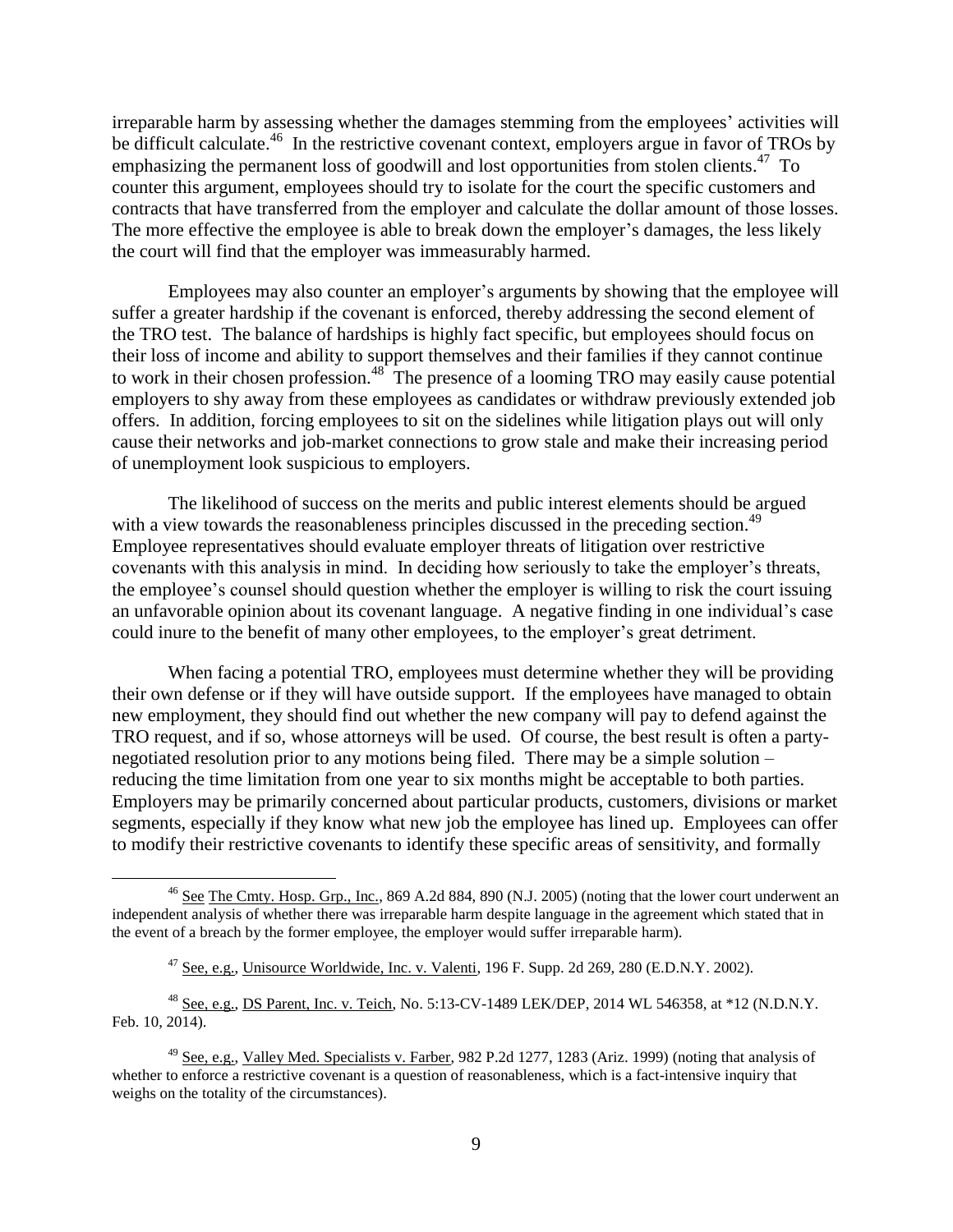agree to stay away from them in return for a release of the remaining portions of the restrictive covenant.

# **II. DISPUTED DOCUMENTS**

With or without the presence of a non-disclosure or confidentiality agreement, once an employment relationship ends, employers often become extremely sensitive with respect to company documents and property. Employers fear that employees will use the documents to (1) steal business or (2) place the employer in a bad light, including as support for subsequent legal claims. While it can be natural for departing employees to take their work records with them, or simply not bother to return the files they have in their possession, employees do face several bases of liability when they intentionally or inadvertently retain company records.

Breach of contract is obviously a concern when an employee has signed a confidentiality agreement, as discussed above.<sup>50</sup> Such provisions may be challenged on reasonableness grounds, especially where confidential information is defined too broadly or ambiguously. By and large, however, courts will not allow employees to retain company records (hard copy and electronic), as they are viewed as employer property.<sup>51</sup> This includes documents created by the departing employees themselves while they were employed by the company.

If the documents are kept in an effort to support a later whistleblower claim or prevent criminal activity, a court may rule the confidentiality agreement unenforceable on public policy grounds.<sup>52</sup> Government agencies are becoming increasingly vocal about their reliance on information from company employee whistleblowers, as exemplified by the SEC regulation prohibiting enforcement of confidentiality agreements if such agreements would prevent employees from bringing information to the attention of the  $SEC$ <sup>53</sup>. An employee's argument for non-enforcement in these instances would have to show both a well defined public policy and that the policy outweighs the interest of the employer in enforcing the agreement and protecting its confidential information.<sup>54</sup>

<sup>53</sup> See 17 C.F.R. § 240.21F-17(a) (2011).

 $50$  See, e.g., Jones v. Hamilton, 53 So. 3d 134, 141-42 (Ala. Civ. App. 2010) (reversing summary judgment on breach of contract claim related to the confidentiality agreement where former employee removed a box of financial records and contracts from the company).

<sup>51</sup> See generally Raven Indus., Inc. v. Lee, 783 N.W.2d 844 (S.D. 2010).

<sup>52</sup> See, e.g., United States v. Cancer Treatment Ctrs. of Am., 350 F. Supp. 2d 765, 773 (N.D. Ill. 2004) (holding that a confidentiality agreement was unenforceable compared against the False Claims Act's strong policy of protecting whistleblowers who report fraud against the government).

<sup>54</sup> Cf. Woods v. Boeing Co., No. 2:11-CV-02855-RMG, 2013 WL 5332620, at \*2 (D.S.C. Sept. 23, 2013) (finding that the employer was entitled to summary judgment on breach of the confidentiality agreement even in light of the former employee's use of the documents in making a whistleblower complaint to the Federal Aviation Administration because the former employee's "vast and indiscriminate appropriation" of the employer's documents did not fall into the public policy exception).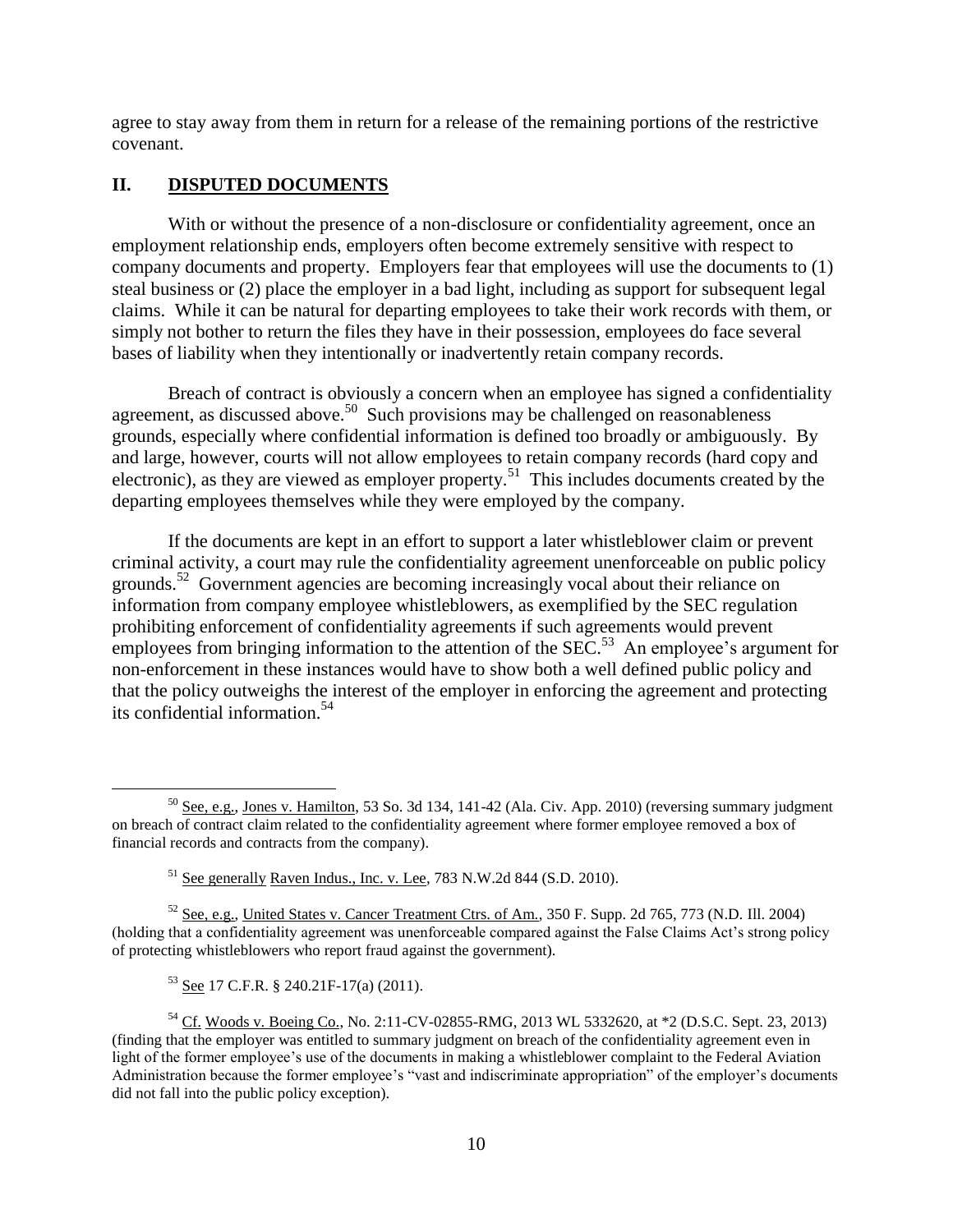Employees who retain documents also face liability for breach of fiduciary duty. An employee has a duty not to use or communicate information confidentially provided to her by the employer, or acquired by her during the course of or on account of her employment, unless the information is a matter of general knowledge.<sup>55</sup> As with breach of contract claims, employees may avoid liability for breach of fiduciary duty if they can prove their dissemination of confidential information was done to protect significant public interest outweighing the employer's own private interests.

Criminal liability is also a concern for employees who take employer documents and records. Though prosecutors appear hesitant to pursue criminal charges against genuine whistleblowers, employees should be aware of the exposure. The Computer Fraud and Abuse Act (CFAA) provides for criminal prosecution and civil action for "hacking" – *i.e.*, the unauthorized access of computers used in interstate commerce.<sup>56</sup> The Circuits are split as to whether the CFAA applies to employees who, knowing they are about to leave the company, use their computer access to obtain information for use after separation.<sup>57</sup>

Employees who use company documents as evidence to support whistleblower claims or activities, employment discrimination claims, or other action against the employer may prompt an employer to assert breach of contract or fiduciary duty claims. In response to such a tactic, employees may assert their own retaliation claims. To prevail, the employee will have to show the employer brought the suit in bad faith and that there is a causal connection between the employer's claim and the employee's protected activity.<sup>58</sup> As a practical matter, employers may be reluctant to pursue these sorts of actions against employees who share information with government agencies, for fear of drawing attention from and angering the government regulators and public.

#### **III. OTHER KEY EMPLOYMENT AGREEMENT TERMS**

Employees beginning new jobs enter a sort of "honeymoon" period and may not necessarily be closely scrutinizing the terms of their employment agreements. They may have difficulty focusing on how they would prefer events to unfold at the eventual time of separation. Below are some important terms appearing in employment agreements that should be on employees' radar screens.

#### **A. Severance Protections**

 $\overline{a}$ 

<sup>58</sup> See generally Nesselrotte v. Allegheny Energy, Inc., No. CIV.A. 06-01390, 2007 WL 3147038 (W.D. Pa. Oct. 25, 2007).

<sup>55</sup> Mabrey v. SandStream, Inc., 124 S.W.3d 302, 316 (Tex. App. 2003).

<sup>56</sup> 18 U.S.C. § 1030 et seq.

<sup>57</sup> Compare LVRC Holdings LLC v. Brekka, 581 F.3d 1127, 1132-35 (9th Cir. 2009) (holding that employee's lawful access to employer's computer, irrespective of the employee's use of the information therein, did not breach that CFAA), with Int'l Airport Ctrs., LLC v. Citirin, 440 F.3d 418, 420-21 (7th Cir. 2006) (holding that an employee's access to computer information with the intent to harm their employer violates the CFAA).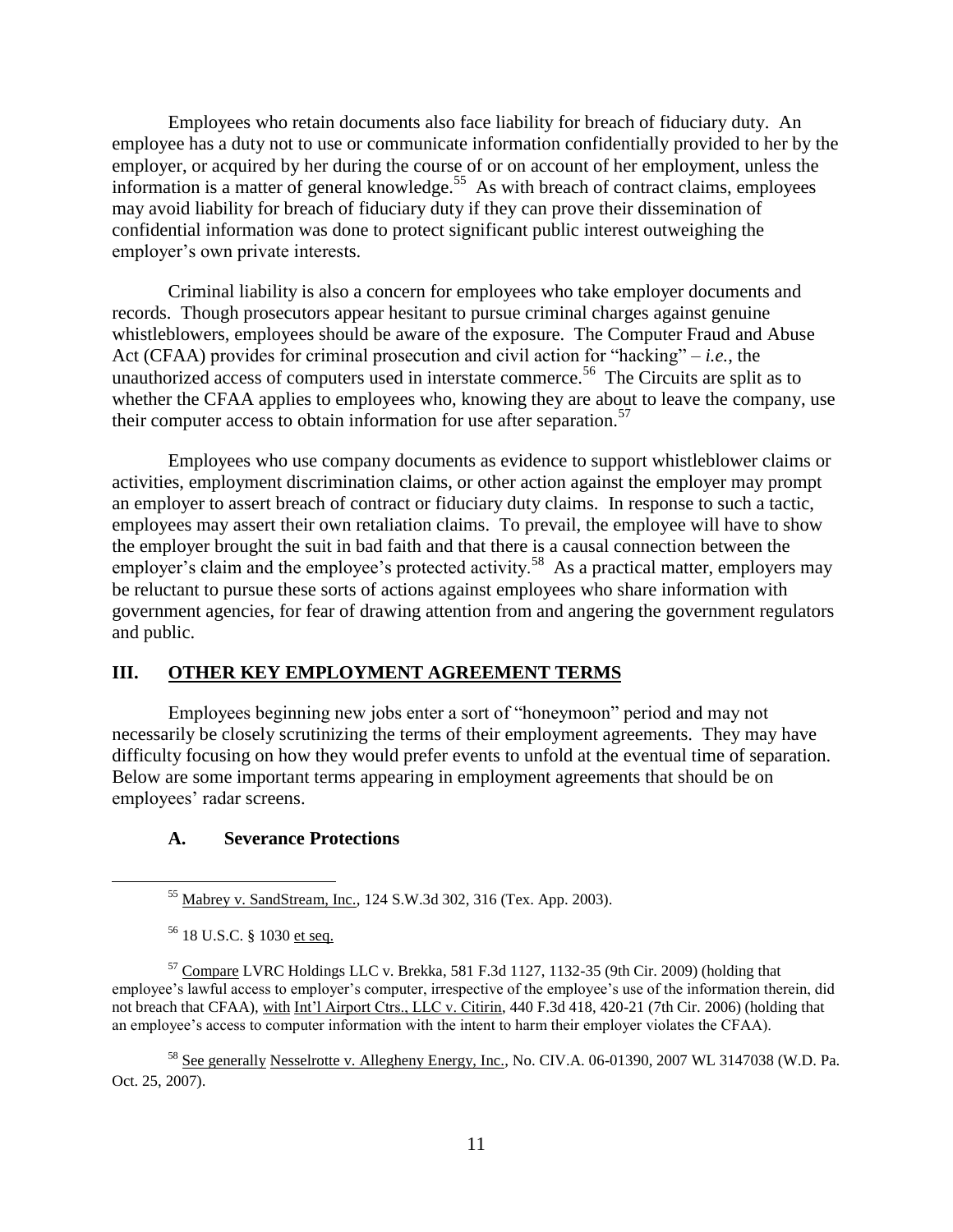Employees in the position to negotiate an employment agreement prior to the start of employment should be sure to insist upon a severance clause. The key provision within many such clauses is the definition of "cause," where the severance payments are triggered upon termination so long as the termination occurs "without cause" or "not for cause."<sup>59</sup> There is great variation in how contracts may define cause, and employees will obviously want to fight for as narrow a definition as possible. Employee-friendly definitions may be limited to events such as felony convictions or willful damage to company assets.<sup>60</sup> Employers prefer definitions containing lower standards with more subjective terms, such as "inadequate job performance" or "actions against the best interests of the company."<sup>61</sup>

Employees with especially strong bargaining positions can push for "good reason" clauses, which allow them to resign and still receive severance under certain circumstances.<sup>62</sup> Examples include material changes in control, forced relocation, and material reductions in duties or pay. Both "for cause" and "good reason" provisions can also include notice-to-cure terms, typically between 30 and 90 days.<sup>63</sup>

#### **B. Bonuses**

 $\overline{a}$ 

The parties can also agree beforehand regarding the treatment of bonus payments upon termination or resignation. An employer can create the means to avoid paying bonuses after an employee leaves the company by including language that (1) leaves it within the employer's discretion to pay the bonus or (2) requires the employee to be employed on a date certain in order to have "earned" the bonus. Accordingly, employees should seek to structure bonuses so they are calculated and earned based on concrete benchmarks (sales figures, stock price, etc.), thereby removing discretion from the employer. They should also resist date of employment requirements, or at least include provisions for a pro-rata allocation of the bonus if they are terminated before the payment date. As for severance payments, the parties may also tie "without case" termination or "good reason" resignation to the bonus payments.<sup>64</sup> Note that most states have wage and hour laws requiring payment of bonuses after they are "earned." 65 While most states will permit bonus forfeiture if the employment agreement contains a "payment" only if employed on X date" requirement, some states prohibit such contractual forfeitures under

<sup>59</sup> See, e.g., Design Indus., Inc. v. Cassano, 776 N.E.2d 398, 399-400 (Ind. Ct. App. 2002).

 $^{60}$  See, e.g., Chic By H.I.S., Inc. v. Luehrs, No. 98 CIV.5431 JFK, 2000 WL 217482, at  $*1$  (S.D.N.Y. Feb. 22, 2000).

 $<sup>61</sup>$  See, e.g., Hale v. Stoughton Hosp. Ass'n, Inc., 376 N.W.2d 89, 93 (Wis. Ct. App. 1985).</sup>

 $62$  Jorgensen v. United Commc'ns Grp. Ltd. P'ship, No. 8:10-CV-00429-AW, 2011 WL 3821533, at  $*2$  (D. Md. Aug. 25, 2011) (identifying a "good reason" clause attached to a non-compete provision).

 $63$  See Mullenix v. Sysco Spokane, Inc., No. CV-13-305-LRS, 2014 WL 3587581, at  $*1$  (E.D. Wash. July 21, 2014) (30 day notice-to-cure term).

<sup>64</sup> See, e.g., Conti v. Tyco Elecs. Corp.,, No. H037607, 2012 WL 4789445, at \*2 (Cal. Ct. App. Oct. 9, 2012 (invalidating bonus if employee is terminated for cause or voluntarily terminates).

 $<sup>65</sup>$  See, e.g., Cal. Lab. Code § 204 et seq.</sup>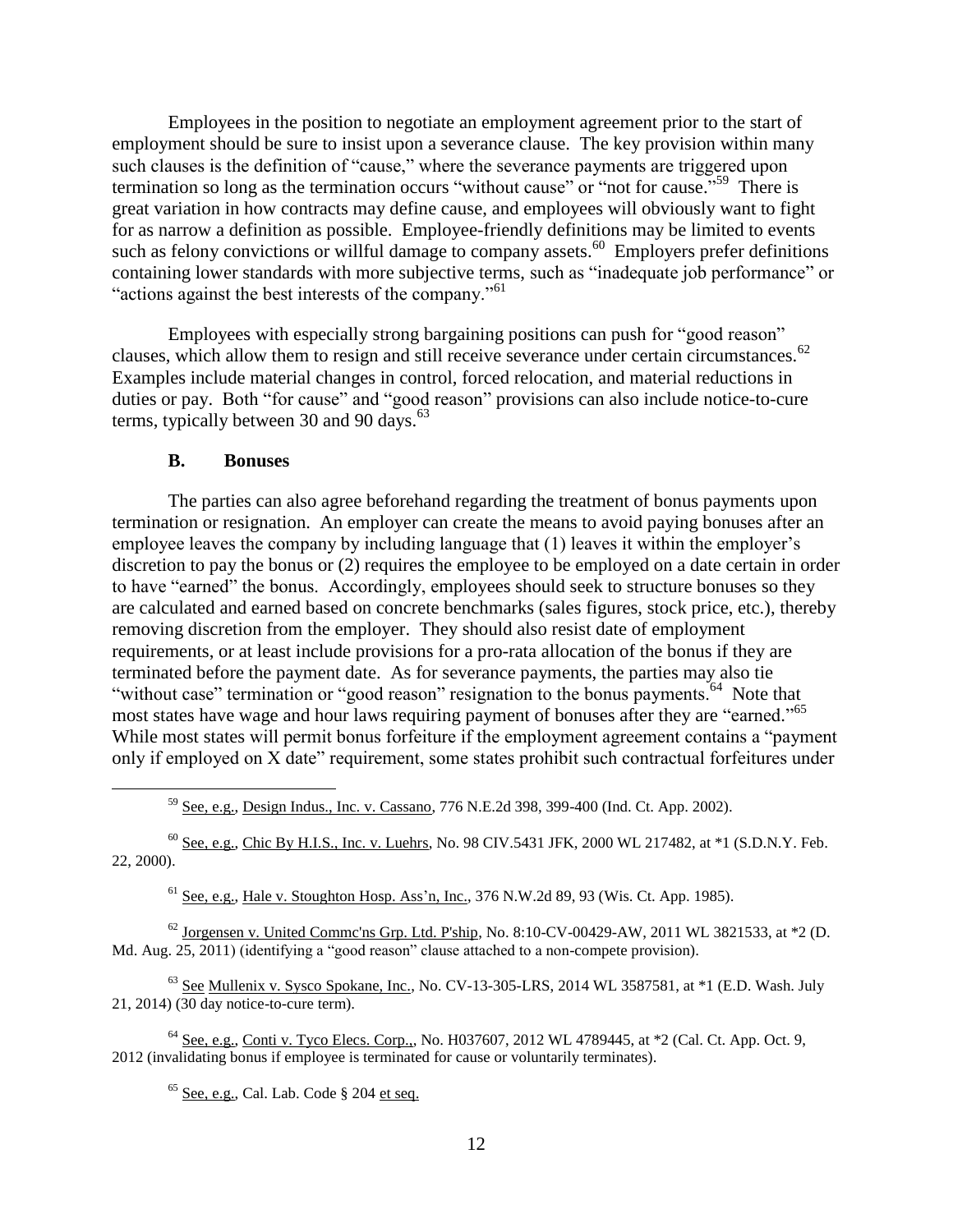certain conditions.<sup>66</sup> Employees should familiarize themselves with local wage and hour rules to be sure the bonus provision language does not allow the employer to side-step such regulations, as the degree of discretion in awarding the bonus is often determinative.

# **C. Clawback Provisions**

Clawback provisions provide that an employee must return compensation to the employer following certain events including, but not limited to:

- The employee's resignation
- Missed profit projections
- Accounting restatements or accounting restatements
- Detrimental activity

Clawback provisions are also often tied to restrictive covenants and so subject to the same issues discussed earlier. Employees should try to narrow the scope of the clawbacktriggering language as much as possible. The type of compensation subject to clawback can include salary, bonus, and equity.<sup>67</sup> Note that wage laws in some states restrict the employer's ability to recover amounts already paid to an employee, adding a layer of difficulty in enforcing these clawback provisions.

# **D. Mandatory Arbitration**

Thanks to some recent employer-friendly Supreme Court decisions,<sup>68</sup> employers are becoming increasingly aggressive in drafting restrictive mandatory arbitration provisions into their employment contracts. These provisions are almost universally adverse to employees. Among other disadvantages, arbitrations preclude employees from arguing before a jury, are almost impossible to appeal and carry higher upfront costs and filing fees. Arbitration procedures also tend to limit the parties' ability to take discovery, often to employers' advantage by preventing employees from acquiring the necessary information to support their employment claims.

Employees should expect employers to respond to the Supreme Court's vigorous enforcement of employer-friendly arbitration agreements by drafting increasingly one-sided arbitration provisions. Employees must be on the lookout for new and aggressive attempts to curtail their litigation rights. Possibilities include shortened statutes of limitations, pre-selected arbitrators, or other employer-favorable selection procedures, extensive pre-arbitration grievance

 $\overline{a}$ <sup>66</sup> See, e.g., 820 Ill. Comp. Stat.  $115/2$  (2008) (identifying "earned bonus" as part of "final compensation" due to separated employees).

 $<sup>67</sup>$  See, e.g., Int'l Bus. Machines Corp. v. Simonson, 988 N.Y.S.2d 523 (N.Y. Sup. Ct. 2014) (bonus);</sup> Square D Co. v. C.I.R., 121 T.C. 168, 186 (2003) (salary).

<sup>&</sup>lt;sup>68</sup> See generally Am. Express Co. v. Italian Colors Rest., 133 S. Ct. 2304 (2013); AT&T Mobility LLC v. Concepcion, 131 S. Ct. 1740 (2011); Hall St. Assocs., LLC v. Mattel, Inc., 552 U.S. 576 (2008).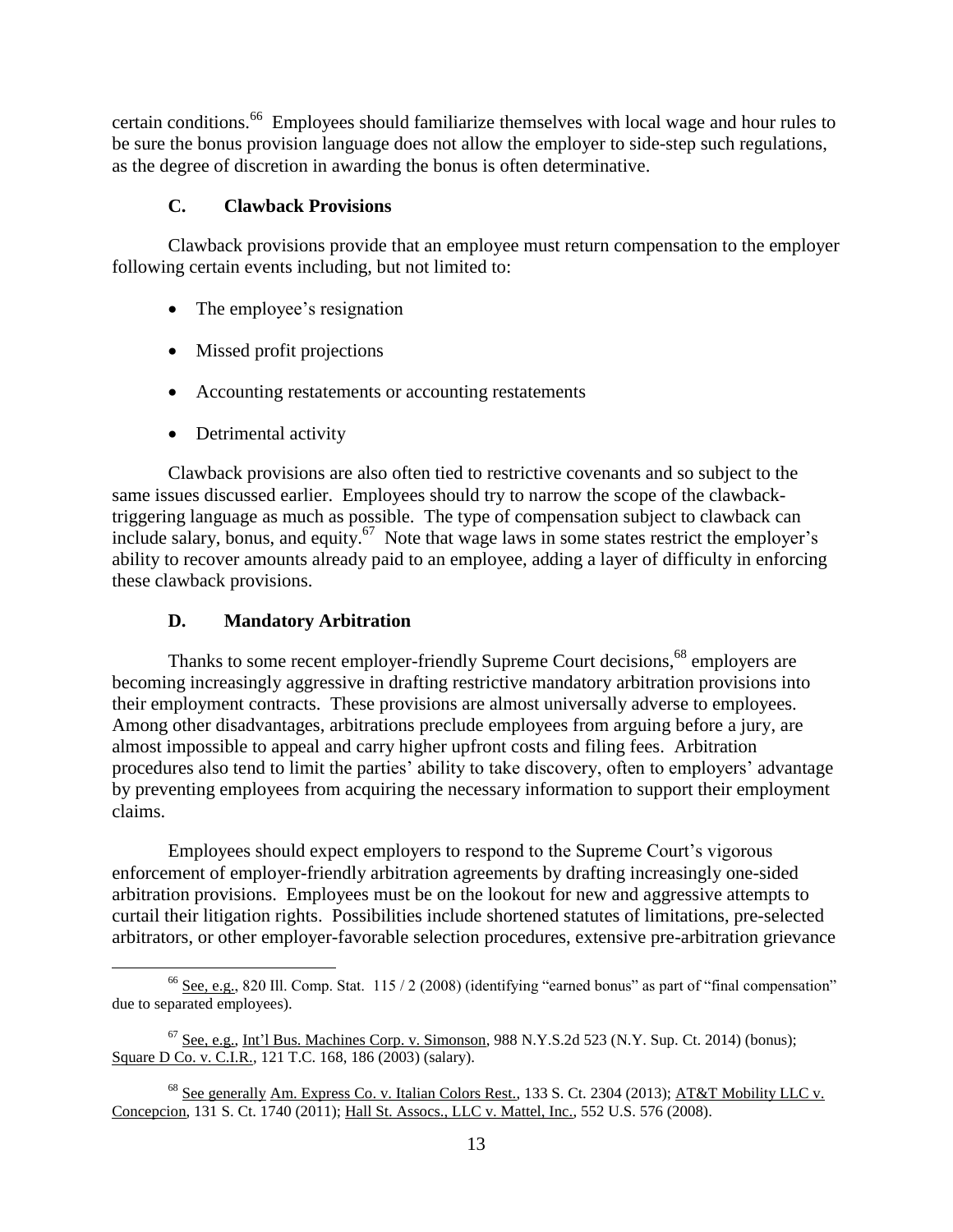procedure exhaustion requirements, unfair witness and claim disclosure requirements, and increased arbitration costs to employees.

While striking any mandatory arbitration would usually be ideal, employees do not always have such leverage when negotiating employment agreements. They may, however, be able to push for the exclusion of certain clauses  $-e.g.,$  limiting arbitration to any disputes arising under the employment contract but not for claims under statutorily conferred rights such as discrimination claims. Other terms that may be negotiable include the following:

- Who Pays for the Arbitration;
- Location:
- Choice of Law;
- Arbitration Proceedings (number of depositions, availability of summary judgment, etc.);
- Number of Arbitrators:
- Time for Filing Claims and Commencement of Hearings;
- Rules of Evidence;
- Mandatory Pre-Arbitration Mediation; and
- Fee-shifting

# **IV. SEPARATION AGREEMENTS**

Once the employment relationship has come to an end, a new round of negotiation begins. If severance hasn't been discussed prior to this point, it will be now. An employee's bargaining leverage rises and falls depending on the merits of any contractual, discrimination, or other claims she can assert based on her employment experience or termination. The employee may also have leverage based on the possibility of generating bad publicity for the employer, either through litigation or public relations. Employees are advised, however, not to overestimate their ability to create such publicity or the employers' fear of them doing so. Moreover, the employees may be just as vulnerable to bad publicity as the employer, if not more so. Employees may also be able to secure favorable terms if the employer needs their cooperation in transitioning replacements or assistance in defending against other claims or regulatory actions about which the employees have knowledge.

Regardless of the amount of leverage an employee can assert, she should be on guard for certain terms commonly included in employer-drafted separation agreements.

# **A. Release of Claims**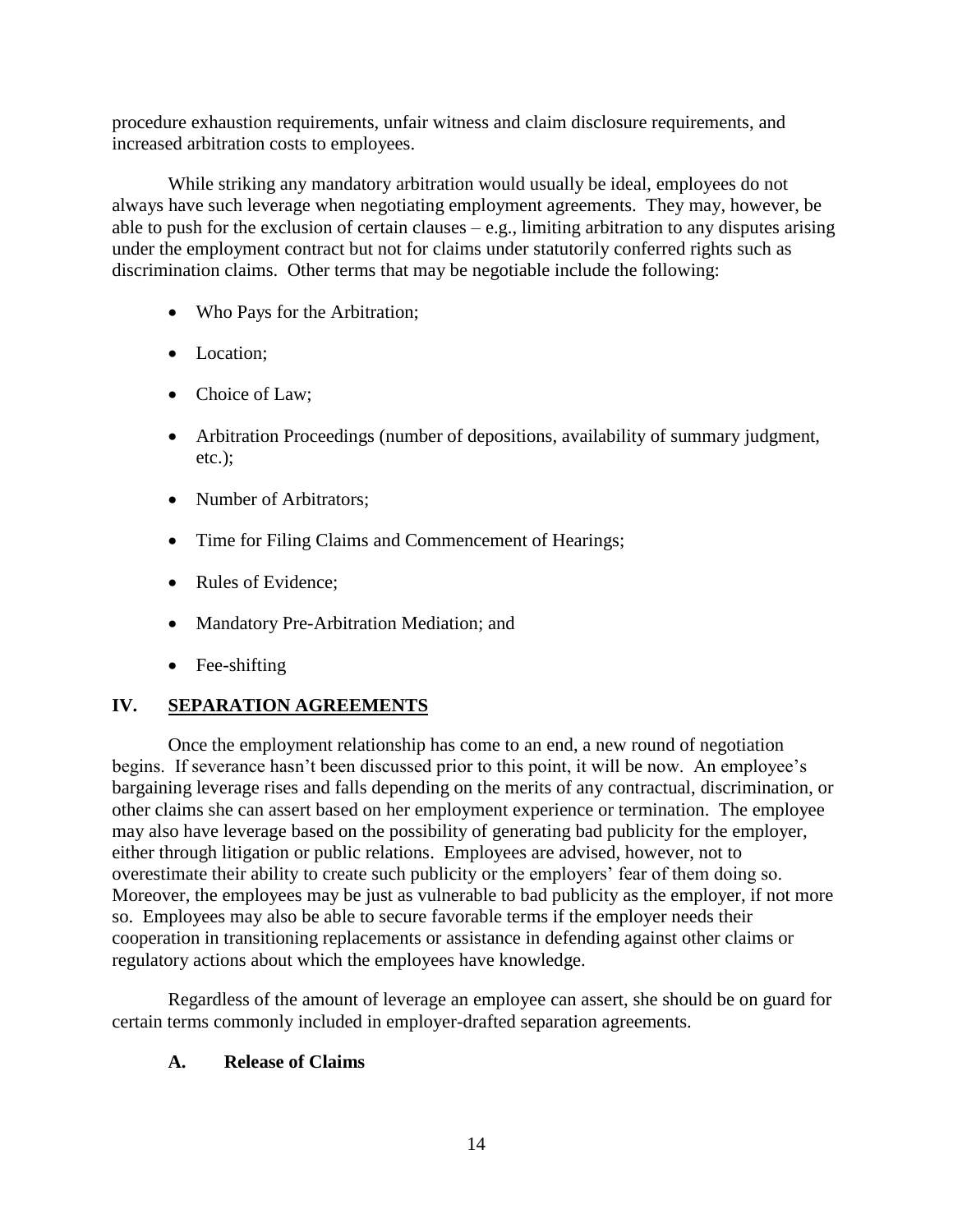By entering into a separation agreement, the employer is, primarily, paying the employee for a release of claims. The employer wants the comfort of knowing that the employee will not bring costly and resource-draining litigation against the company after leaving. Accordingly, employers invariably ask for a broad release of any and all potential claims the employee could bring against the employer.<sup>69</sup> Before signing any separation agreement, employees should be sure they submit and are reimbursed for any expenses owed to them, lest they get swallowed up by the release provision.

Employees should also be sure the release is limited to the relevant parties. Employers often define the released parties to include the employer, its affiliates, subsidiaries, parents, predecessors, successors, assigns, owners, officers, attorneys, agents, etc.<sup>70</sup> The more tangentially related entities can be problematic, especially when they are defined to include past and future companies and individuals whom the employee cannot ascertain at the time she executes the release. Employees can remedy the issue by insisting the release be limited to issues "arising out of their employment or separation." With this restriction in place, employees can at least be sure that they have not forfeited potential claims having no real connection to the employer/employee relationship.

 A prospective release of claims arising from unanticipated future events is generally unenforceable,  $^{71}$  but many employers will nonetheless attempt to use broad enough language to encompass such claims. Employees should insist on removing such provisions. If, for example, the employer retaliates against the employee after execution of the separation agreement by defaming him or tortiously interfering with his next job, the employee must maintain his right to bring a retaliation claim for those actions.

Employees should be aware of certain statutory provisions commonly affecting release language. The Older Workers Benefit Protection Act (OWBPA) places several requirements on parties wishing to release claims under the Age Discrimination in Employment Act (ADEA).<sup>72</sup> Under the OWBPA, waivers of ADEA rights must be "knowing and voluntary," meaning the release must specifically mention the waiver of ADEA rights.<sup>73</sup> Also, employers must advise employees to consult attorneys, provide a waivable 21 day consideration period from the date of the final separation offer (or 45 days for group terminations) and provide a non-waivable 7 day

 $^{69}$  See, e.g., Bickings v. Bethlehem Lukens Plate, 82 F. Supp. 2d 402, 404 (E.D. Pa. 2000).

<sup>70</sup> See, e.g., Andersen v. Dartmouth Hitchcock Med. Ctr., No. 13-CV-477-JD, 2015 WL 847447, at \*4 (D.N.H. Feb. 26, 2015) (releasing the company and its "parents, subsidiaries, divisions, affiliates, successors, and assigns, and current and former officers, directors, employees, and agents").

<sup>71</sup> See, e.g., Alexander v. Gardner-Denver Co., 415 U.S. 36, 51-52 (1974) ("[A]n employee's rights under Title VII are not susceptible of prospective waiver.").

E.E.O.C. v. Allstate Ins. Co., 778 F.3d 444, 450 (3d Cir. 2015), as amended on reh'g in part (Mar. 26, 2015)

 $72$  See 29 U.S.C.  $\frac{6}{21}$  et seq.

 $\overline{a}$ 

<sup>73</sup> See Oubre v. Entergy Operations, Inc., 522 U.S. 422, 427 (1988); see also 29 U.S.C. § 626(f) (citing the eight requirements for a waiver to be "knowing and voluntary").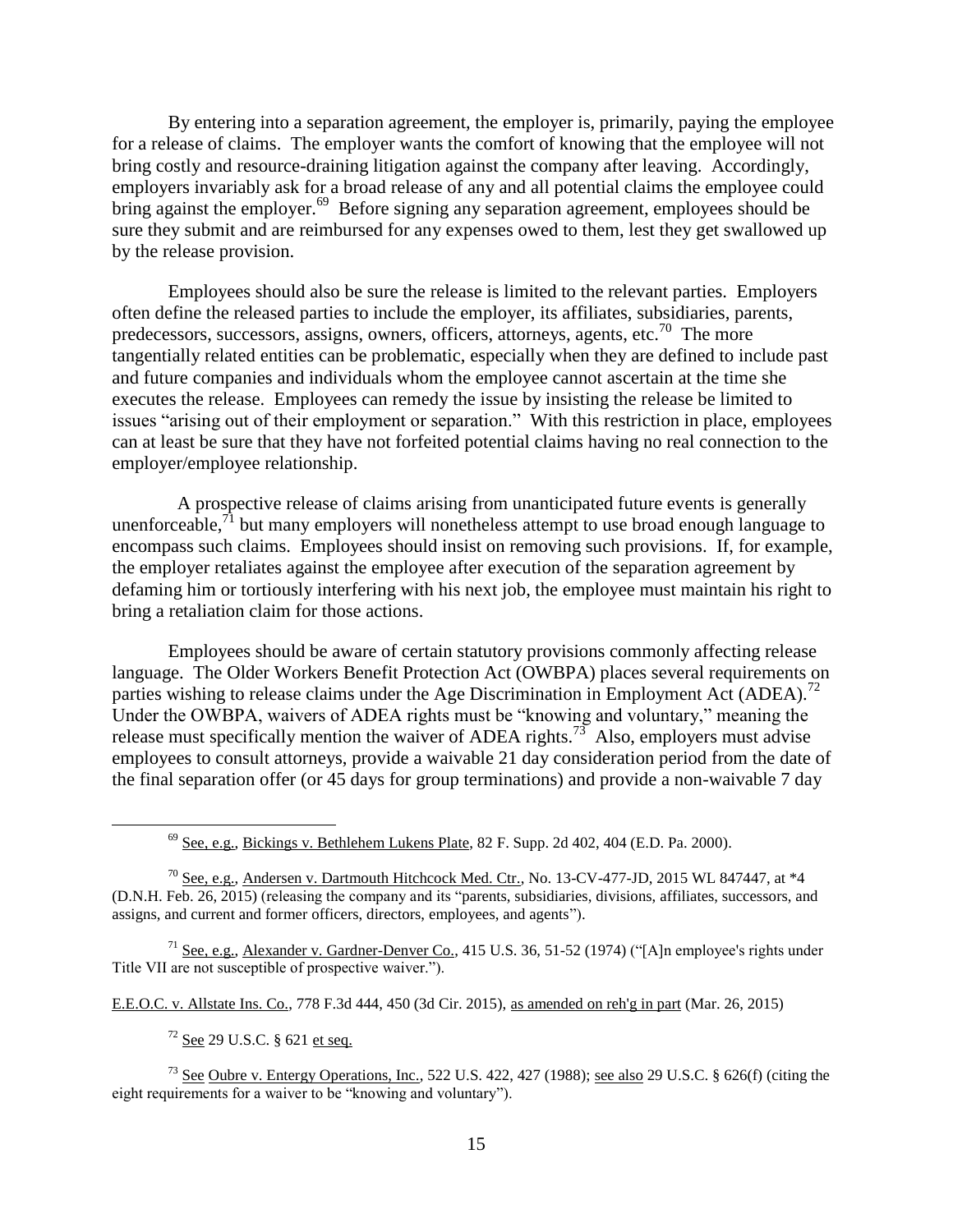revocation period after signing the release for employees over 40 years old.<sup>74</sup> For discrimination claims in general, employees cannot release their rights to file with the EEOC or equivalent state agency, though they can waive their rights to seek damages.<sup>75</sup> With respect to the SEC's Whistleblower Program, the agency has recently taken an aggressive stance against requirements that employees sign confidentiality or release agreements that prevent the employees from reporting securities violations.<sup>76</sup> Employees should resist any effort to include such provisions in their separation agreements.

Employees are also well-advised to push for any release provision to be mutual, such that the employer releases any and all of its own claims against the employee. These can be especially important after heated negotiations, where employers often take to accusing the employees of improper or even illegal conduct. Employers may resist providing employees with a mutual release and will typically seek exceptions for claims arising from facts discovered after the employee's departure, such as embezzlement. If appropriate, employees should seek an employer's representation that it is aware of no basis for any such claims.

### **B. Non-Disparagement Provisions**

Non-disparagement provisions offer value to both employers and employees.<sup>77</sup> Employees gain assurance that their pool of potential new employers will not be tainted by a former supervisor set on spreading rumors or bad-mouthing them. Employers usually propose non-disparagement language in their first drafts of separation agreements, but they typically construct them to protect the employer only. Nonetheless, employers are often, though not always, amenable to revisions making the non-disparagement language mutual. They will only go so far, however, and usually will not allow the employer's non-disparagement obligations to extend to the entire company workforce. Instead, employers will seek to qualify the provision so that it applies only to certain named individuals or high level executives. This usually represents a fair compromise, though employers will sometimes try to take it a step further by narrowing their obligation to only "instruct" those individuals to refrain from disparaging the employee.<sup>7</sup> Employees have good cause to question the efficacy of such a formulation.

### **C. Referrals**

Employers frequently resist open-ended referral requests from separating employees. Employers fear inviting defamation, retaliation, or other claims based on an employee blaming

 $74 \text{ }$ § 626(f).

<sup>&</sup>lt;sup>75</sup> See, e.g., Anzueto v. Wash. Metro. Area Transit Auth.,  $357$  F. Supp. 2d  $27$ , 29 (D.D.C. 2004).

 $76$  See SEC Order Instituting Cease-and-Desist Proceedings Pursuant to Section 21C of the Securities Exchange Act of 1934, Making Findings, and Imposing a Cease-and-Desist Order (April 1, 2015), available at http://www.sec.gov/litigation/admin/2015/34-74619.pdf.

<sup>&</sup>lt;sup>77</sup> See Cooper Tire & Rubber Co. v. Farese, 423 F.3d 446, 457 (5th Cir. 2005) (noting the ubiquity of nondisparagement clauses and the value it can have to both parties when an employment relationship is terminated).

 $^{78}$  See, e.g., Drapkin v. Mafco Consol. Grp., Inc., 818 F. Supp. 2d 678, 683 (S.D.N.Y. 2011).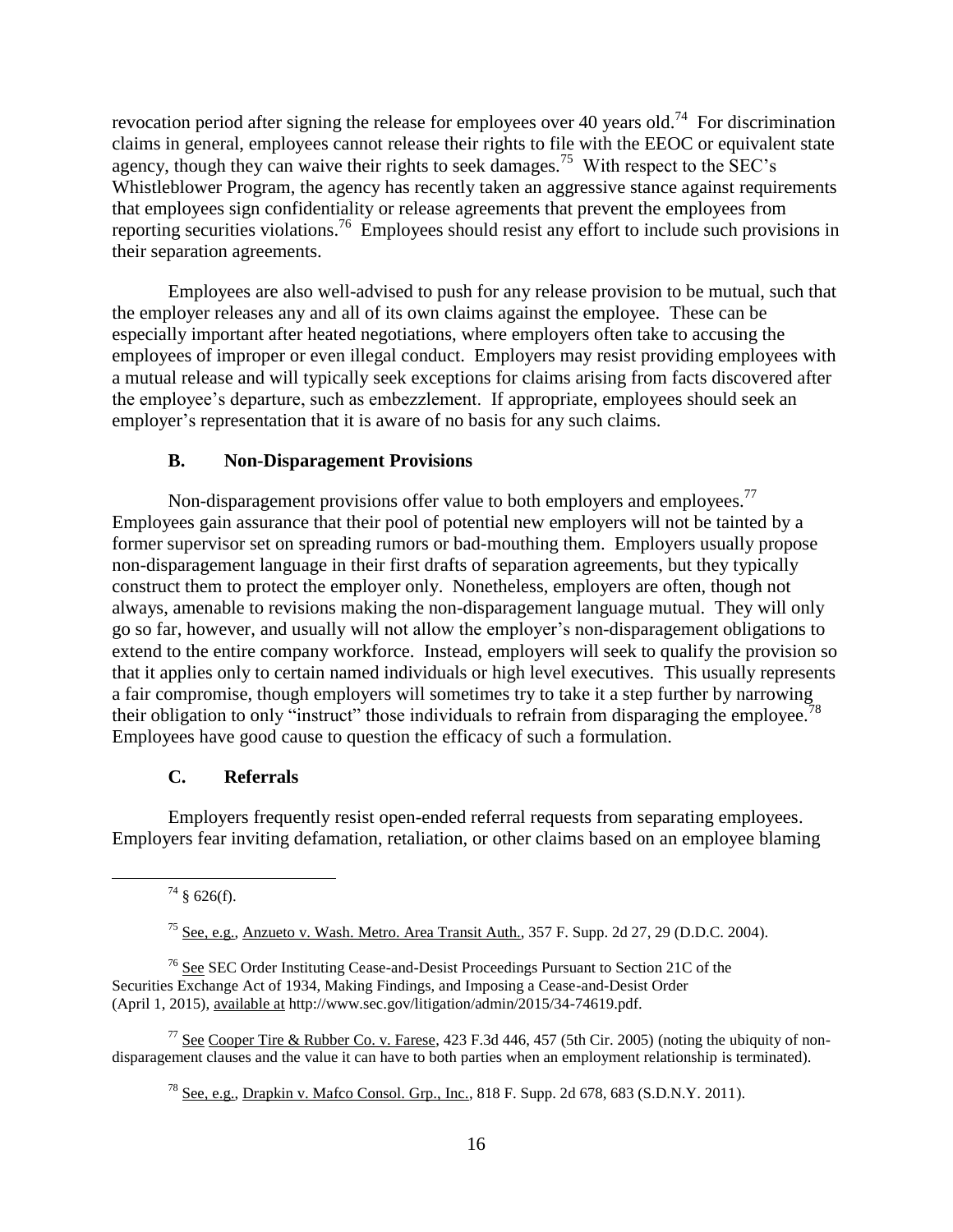the company's unenthusiastic referrals/recommendations for their failures to secure new employment. Other times, the relationship has simply soured enough that employers are not interested in doing the employees any favors. Employees can convince more agreeable employers to consent to a pre-written letter of recommendation attached as an exhibit to the separation agreement, which has the advantage of allowing the parties to come to terms on mutually acceptable referral language. In most cases, the employees will be able to draft this letter themselves, although they should be careful to keep the language within reason in order to convince the employer to actually agree to it. To accomplish this and avoid unnecessary haggling, employees can incorporate the employers' own words from positive performance reviews.

As an added step, employees can demand that an employer's response to inquiries be consistent with that pre-written letter. More resistant employers will reject any requests for a recommendation and insist the company answer any inquiries with a "name, rank and serial number" response – meaning they will only provide inquirers with the former employees' title, dates of employment, and possibly pay.<sup>79</sup> If this is the case, employees should at least require employers to tell inquirers that their formulaic response represents company policy, so that potential employers are not led to believe the lack of a substantive response reflects upon the employee's performance or other negative aspects of the employment relationship.

# **D. Return of Property**

Employers will often make separation payments contingent on the employees returning all company property and documents.<sup>80</sup> Employees are rarely entitled to retain company badges, cell phones, computers, or other tangible items. With respect to documents, employers are often satisfied with an employee representation that it has returned and/or destroyed all company documents in its possession or control, including those stored electronically.

# **E. Prohibition Against Reapplication**

Many separation agreements contain clauses prohibiting the employee from reapplying to the employer in the future. Problems arise when the term "employer" is defined too broadly and encompasses affiliates, subsidiaries, parents, etc. for the past, present and future. Employees should be sure to limit these sections so they do not apply to companies who happen to be later acquired or merged with the employer after the employee starts working for them. In addition, the clause should only apply to instances in which the employee "knowingly" reapplies to the employer.

 $\overline{a}$ <sup>79</sup> See, e.g., Matthews v. Wis. Energy Corp., No. 05-C-537, 2005 WL 1924189, at  $*1$  (E.D. Wis. Aug. 10, 2005).

<sup>80</sup> See St. Louis Produce Mkt. v. Hughes, 735 F.3d 829, 832 (8th Cir. 2013) (finding that former employee's failure to return all company property – mainly the battery, power cord, and hard drive of his laptop – established that the employee failed to fulfill a condition precedent to receive severance payments).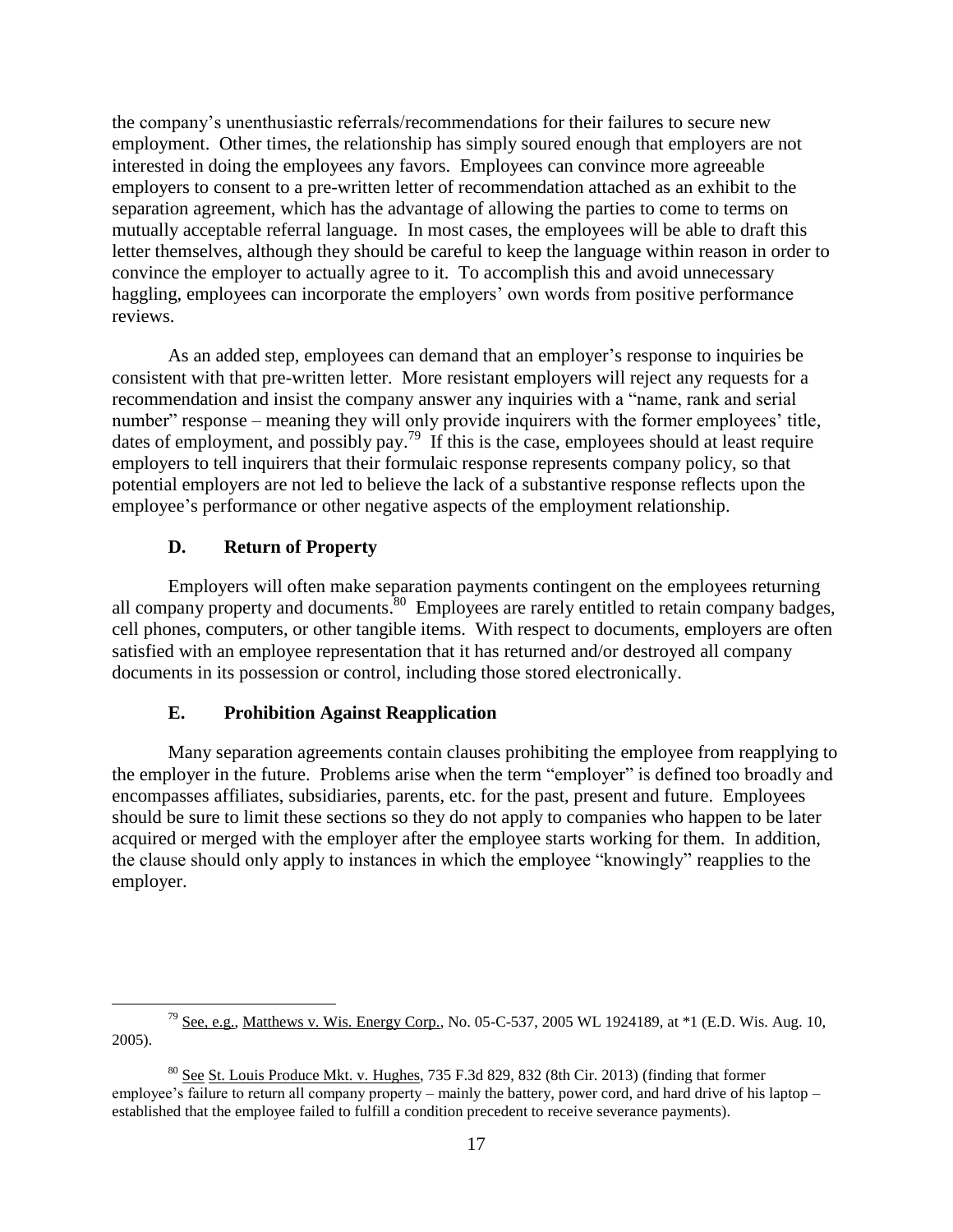### **F. Cooperation in Future Proceedings**

Employers often seek to include cooperation provisions in separation agreements, which require employees to provide assistance with respect to either future litigation or regulatory investigations about which the employee has relevant knowledge. Employees can agree to such commitments, but should insist that any requests and corresponding demands on time be "reasonable," so as to not interfere with subsequent employment. In addition, employers should reimburse employees for travel and other expenses an employee incurs as a result of providing the assistance, and if possible, a per diem.

### **G. Characterization of Separation Payments**

If employees have asserted claims that led in part to the separation agreement, settlement payments can be divided between the resolution of wage claims (*e.g.*, back pay, front pay, missing commissions) and non-wage claims (*e.g.*, emotional distress). Though employees must pay income taxes on both categories of payments, employer withholdings are only applied to the payments for wage claims. Consequently, for monies attributed to non-wage claims, the employer and employee save approximately 7.65% on FICA and payroll taxes. The parties should not too aggressively allocate payments for non-wage claims, however, because the IRS requires that settlement payments reasonably reflect the claims actually asserted and resolved.

Also of note, payments attributed for employees' attorneys' fees are technically treated as income, but the American Jobs Creation Act of 2004 allows employees to take an "above-theline" deduction for fees and costs incurred in connection with the settlement of claims for unlawful discrimination, which is defined to include discrimination, retaliation and whistleblower claims. $81$ 

Separation agreements should indicate that the employer will issue a W-2 form for the employee's wage claim payments and 1099 forms for the payments for non-wage and attorneys' fees payments.

#### **H. Liquidated Damages**

Liquidated damages provisions penalize employees for breaching the separation agreement by forcing them to pay back a specified portion of the settlement/severance amounts.<sup>82</sup> The broadest provisions are worded such that employees must return 100% of their compensation due to *any* breach of *any* terms of the agreement. This creates too much risk for the employee, especially with respect to the more insignificant provisions of the agreement.<sup>83</sup>

 $81$  See 26 U.S.C. § 62(a)(20) (2004).

<sup>&</sup>lt;sup>82</sup> See Del. Bay Surgical Servs., P.C. v. Swier, 900 A.2d 646, 650 (Del. 2006) (discussing liquidated damages and noting the difference the difference between a liquidated damages provision and a penalty, which is void against public policy).

<sup>&</sup>lt;sup>83</sup> Courts may find that an unreasonable liquidated damages provision constitutes a "penalty," is therefore void, and unenforceable. See, e.g., Med+Plus Neck & Back Pain Ctr., S.C. v. Noffsinger, 726 N.E.2d 687, 693 (Ill. Ct. App. 2000) (finding the liquidated damages provision was unenforceable because it was a penalty and bore no relation to the employer's loss).